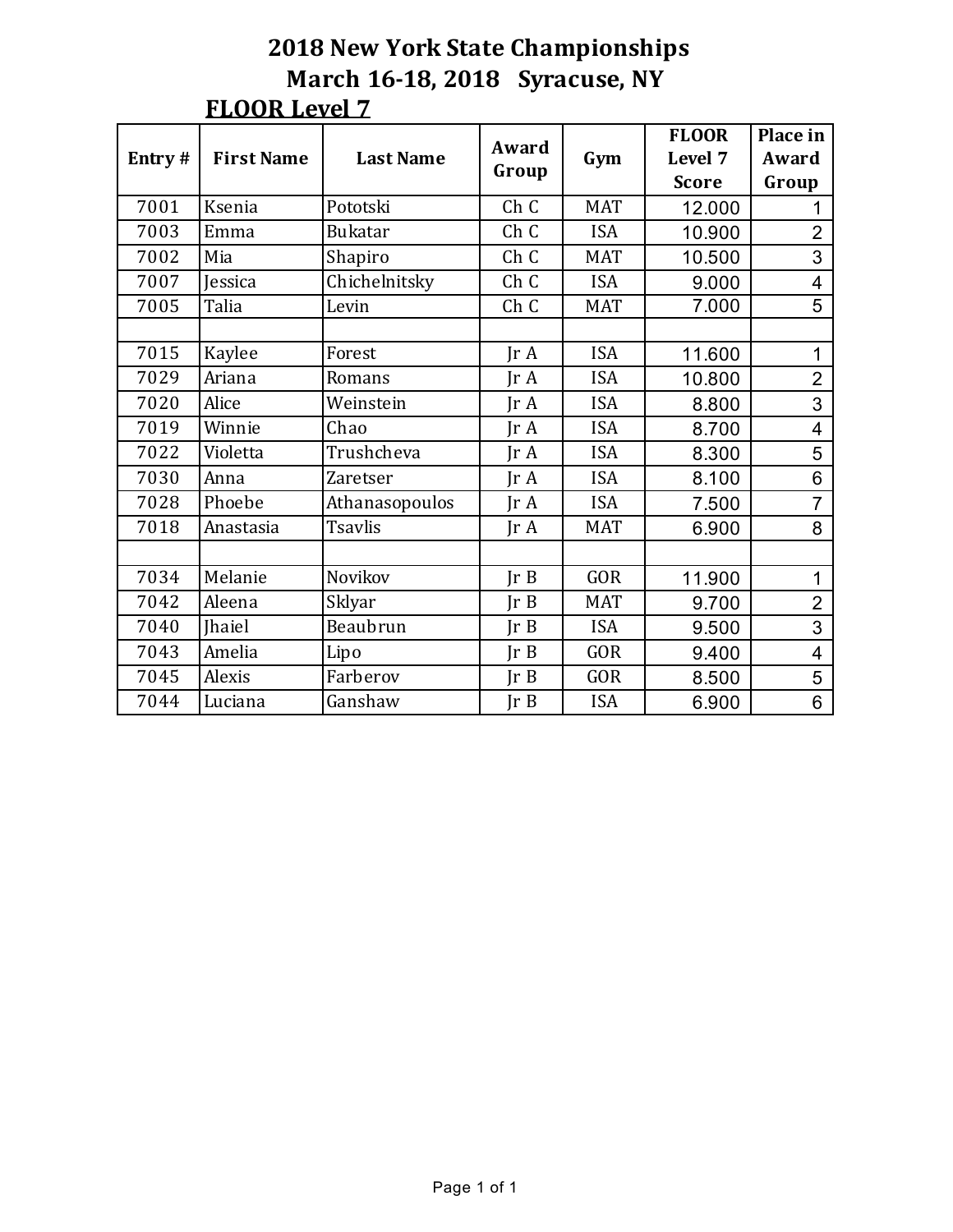| Entry# | <b>First Name</b> | <b>Last Name</b> | Award<br>Group          | Gym        | <b>HOOP</b><br>Level 7 | Place in<br>Award        |
|--------|-------------------|------------------|-------------------------|------------|------------------------|--------------------------|
|        |                   |                  |                         |            | <b>Score</b>           | Group                    |
| 7001   | Ksenia            | Pototski         | Ch C                    | <b>MAT</b> | 9.400                  |                          |
| 7003   | Emma              | <b>Bukatar</b>   | Ch C                    | <b>ISA</b> | 8.800                  | $\overline{2}$           |
| 7002   | Mia               | Shapiro          | Ch C                    | <b>MAT</b> | 8.200                  | 3                        |
| 7007   | Jessica           | Chichelnitsky    | Ch C                    | <b>ISA</b> | 4.500                  | $\overline{\mathcal{A}}$ |
| 7005   | Talia             | Levin            | Ch C                    | <b>MAT</b> | 3.700                  | $\overline{5}$           |
|        |                   |                  |                         |            |                        |                          |
| 7015   | Kaylee            | Forest           | $\text{Tr } \mathbf{A}$ | <b>ISA</b> | 9.600                  | 1                        |
| 7020   | Alice             | Weinstein        | IrA                     | <b>ISA</b> | 8.500                  | $\overline{2}$           |
| 7019   | Winnie            | Chao             | $\text{Tr }A$           | <b>ISA</b> | 7.600                  | 3                        |
| 7029   | Ariana            | Romans           | $\text{Tr }A$           | <b>ISA</b> | 7.500                  | $\overline{\mathcal{L}}$ |
| 7022   | Violetta          | Trushcheva       | JrA                     | <b>ISA</b> | 5.800                  | 5                        |
| 7030   | Anna              | <b>Zaretser</b>  | $\text{Tr } \mathbf{A}$ | <b>ISA</b> | 5.700                  | 6                        |
| 7028   | Phoebe            | Athanasopoulos   | IrA                     | <b>ISA</b> | 5.500                  | $\overline{7}$           |
| 7018   | Anastasia         | <b>Tsavlis</b>   | $\text{Tr }A$           | <b>MAT</b> | 3.100                  | 8                        |
|        |                   |                  |                         |            |                        |                          |
| 7034   | Melanie           | Novikov          | Ir B                    | <b>GOR</b> | 11.700                 | 1                        |
| 7043   | Amelia            | Lipo             | Ir B                    | <b>GOR</b> | 9.400                  | $\overline{2}$           |
| 7040   | <b>Ihaiel</b>     | Beaubrun         | Ir B                    | <b>ISA</b> | 9.000                  | 3                        |
| 7042   | Aleena            | Sklyar           | Ir B                    | <b>MAT</b> | 7.600                  | $\overline{4}$           |
| 7044   | Luciana           | Ganshaw          | Ir B                    | <b>ISA</b> | 6.500                  | 5                        |
| 7045   | Alexis            | Farberov         | Ir B                    | <b>GOR</b> | 6.400                  | 6                        |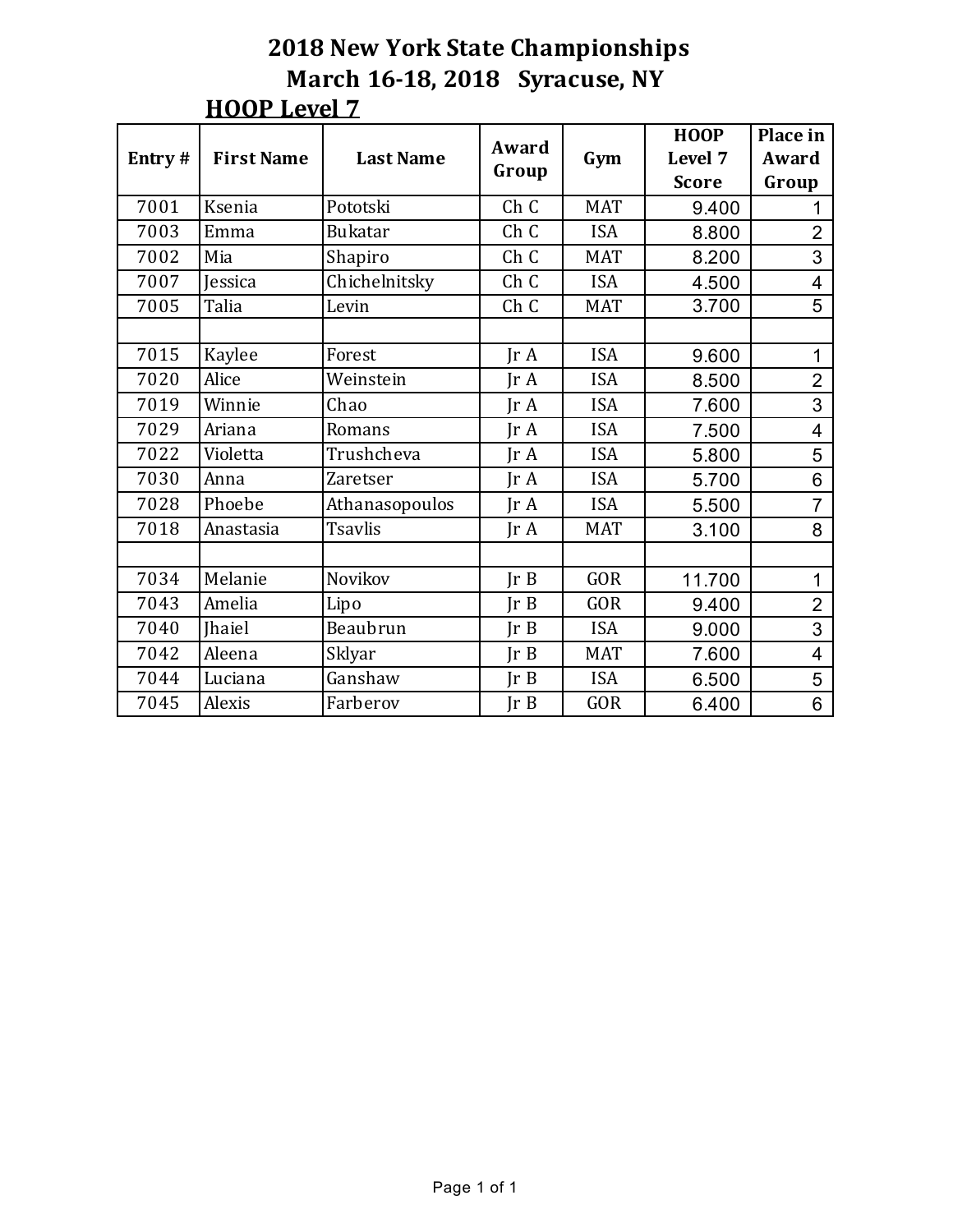| Entry# | <b>First Name</b> | <b>Last Name</b> | Award<br>Group          | Gym        | <b>BALL Level</b><br>7 Score | Place in<br>Award<br>Group |
|--------|-------------------|------------------|-------------------------|------------|------------------------------|----------------------------|
| 7003   | Emma              | <b>Bukatar</b>   | Ch C                    | <b>ISA</b> | 11.100                       |                            |
| 7001   | Ksenia            | Pototski         | Ch C                    | <b>MAT</b> | 9.900                        | $\overline{2}$             |
| 7002   | Mia               | Shapiro          | Ch C                    | <b>MAT</b> | 9.100                        | 3                          |
| 7007   | <b>Jessica</b>    | Chichelnitsky    | Ch C                    | <b>ISA</b> | 7.600                        | $\overline{4}$             |
| 7005   | Talia             | Levin            | Ch C                    | <b>MAT</b> | 4.600                        | 5                          |
|        |                   |                  |                         |            |                              |                            |
| 7015   | Kaylee            | Forest           | $\text{Tr } \mathbf{A}$ | <b>ISA</b> | 10.100                       | 1                          |
| 7022   | Violetta          | Trushcheva       | IrA                     | <b>ISA</b> | 8.200                        | $\overline{2}$             |
| 7029   | Ariana            | Romans           | IrA                     | <b>ISA</b> | 8.100                        | 3                          |
| 7020   | Alice             | Weinstein        | $\text{Tr } \mathbf{A}$ | <b>ISA</b> | 5.900                        | 4                          |
| 7018   | Anastasia         | <b>Tsavlis</b>   | IrA                     | <b>MAT</b> | 5.800                        | 5                          |
| 7028   | Phoebe            | Athanasopoulos   | IrA                     | <b>ISA</b> | 5.400                        | 6                          |
| 7019   | Winnie            | Chao             | $\text{Tr } \mathbf{A}$ | <b>ISA</b> | 4.800                        | $\overline{7}$             |
| 7030   | Anna              | <b>Zaretser</b>  | $\text{Tr }A$           | <b>ISA</b> | 3.400                        | 8                          |
|        |                   |                  |                         |            |                              |                            |
| 7042   | Aleena            | Sklyar           | Ir B                    | <b>MAT</b> | 9.000                        | 1                          |
| 7034   | Melanie           | Novikov          | Ir B                    | <b>GOR</b> | 8.100                        | $\overline{2}$             |
| 7045   | Alexis            | Farberov         | Ir B                    | <b>GOR</b> | 7.800                        | 3                          |
| 7040   | <b>Ihaiel</b>     | Beaubrun         | Ir B                    | <b>ISA</b> | 7.700                        | $\overline{4}$             |
| 7043   | Amelia            | Lipo             | Ir B                    | <b>GOR</b> | 5.200                        | 5                          |
| 7044   | Luciana           | Ganshaw          | Ir B                    | <b>ISA</b> | 1.000                        | 6                          |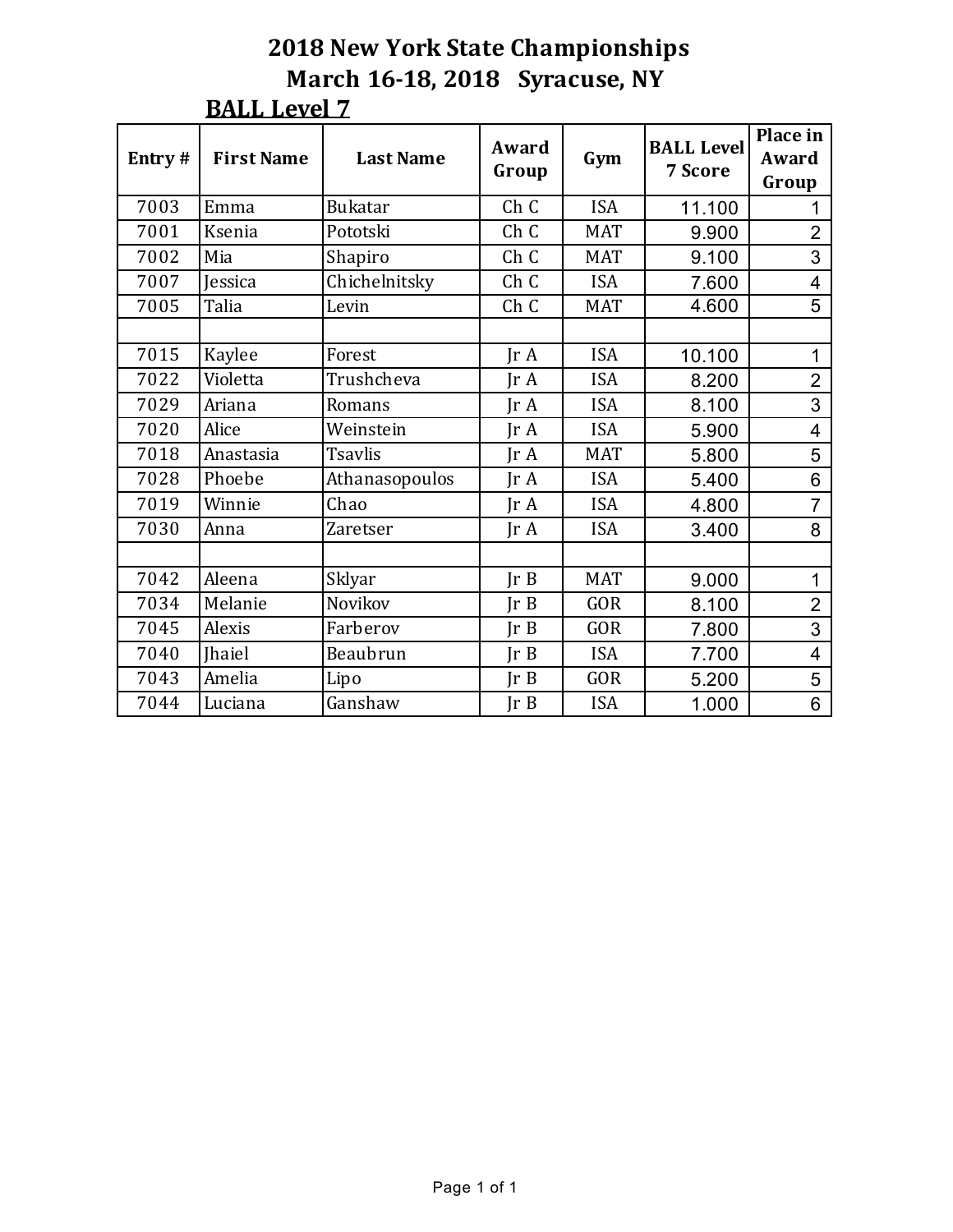| Entry# | <b>First Name</b> | <b>Last Name</b> | Award                   | Gym        | <b>CLUBS</b><br>Level 7 | <b>Place In</b><br>Award |
|--------|-------------------|------------------|-------------------------|------------|-------------------------|--------------------------|
|        |                   |                  | Group                   |            | <b>Score</b>            | Group                    |
| 7003   | Emma              | <b>Bukatar</b>   | Ch C                    | <b>ISA</b> | 9.000                   | 1                        |
| 7002   | Mia               | Shapiro          | Ch C                    | <b>MAT</b> | 8.700                   | $\overline{2}$           |
| 7007   | Jessica           | Chichelnitsky    | Ch C                    | <b>ISA</b> | 7.900                   | 3                        |
| 7001   | Ksenia            | Pototski         | Ch C                    | <b>MAT</b> | 6.300                   | 4                        |
| 7005   | Talia             | Levin            | Ch C                    | <b>MAT</b> | 4.500                   | 5                        |
|        |                   |                  |                         |            |                         |                          |
| 7020   | Alice             | Weinstein        | IrA                     | <b>ISA</b> | 10.800                  | 1                        |
| 7029   | Ariana            | Romans           | $\text{Tr } \mathbf{A}$ | <b>ISA</b> | 8.300                   | $\overline{2}$           |
| 7022   | Violetta          | Trushcheva       | IrA                     | <b>ISA</b> | 7.400                   | 3                        |
| 7015   | Kaylee            | Forest           | $\text{Tr }A$           | <b>ISA</b> | 6.700                   | $\overline{4}$           |
| 7030   | Anna              | <b>Zaretser</b>  | $\text{Tr } \mathbf{A}$ | <b>ISA</b> | 6.500                   | 5                        |
| 7019   | Winnie            | Chao             | $\text{Tr } \mathbf{A}$ | <b>ISA</b> | 6.000                   | 6                        |
| 7018   | Anastasia         | <b>Tsavlis</b>   | $\text{Tr } \mathbf{A}$ | <b>MAT</b> | 4.800                   | $\overline{7}$           |
| 7028   | Phoebe            | Athanasopoulos   | $\text{Tr } \mathbf{A}$ | <b>ISA</b> | 4.500                   | 8                        |
|        |                   |                  |                         |            |                         |                          |
| 7043   | Amelia            | Lipo             | Ir B                    | <b>GOR</b> | 10.000                  | 1                        |
| 7034   | Melanie           | Novikov          | IrB                     | <b>GOR</b> | 8.800                   | $\overline{2}$           |
| 7042   | Aleena            | Sklyar           | Ir B                    | <b>MAT</b> | 8.300                   | 3                        |
| 7040   | <b>Ihaiel</b>     | Beaubrun         | Ir B                    | <b>ISA</b> | 5.800                   | $\overline{4}$           |
| 7044   | Luciana           | Ganshaw          | Ir B                    | <b>ISA</b> | 5.000                   | 5                        |
| 7045   | Alexis            | Farberov         | Ir B                    | <b>GOR</b> | 2.300                   | 6                        |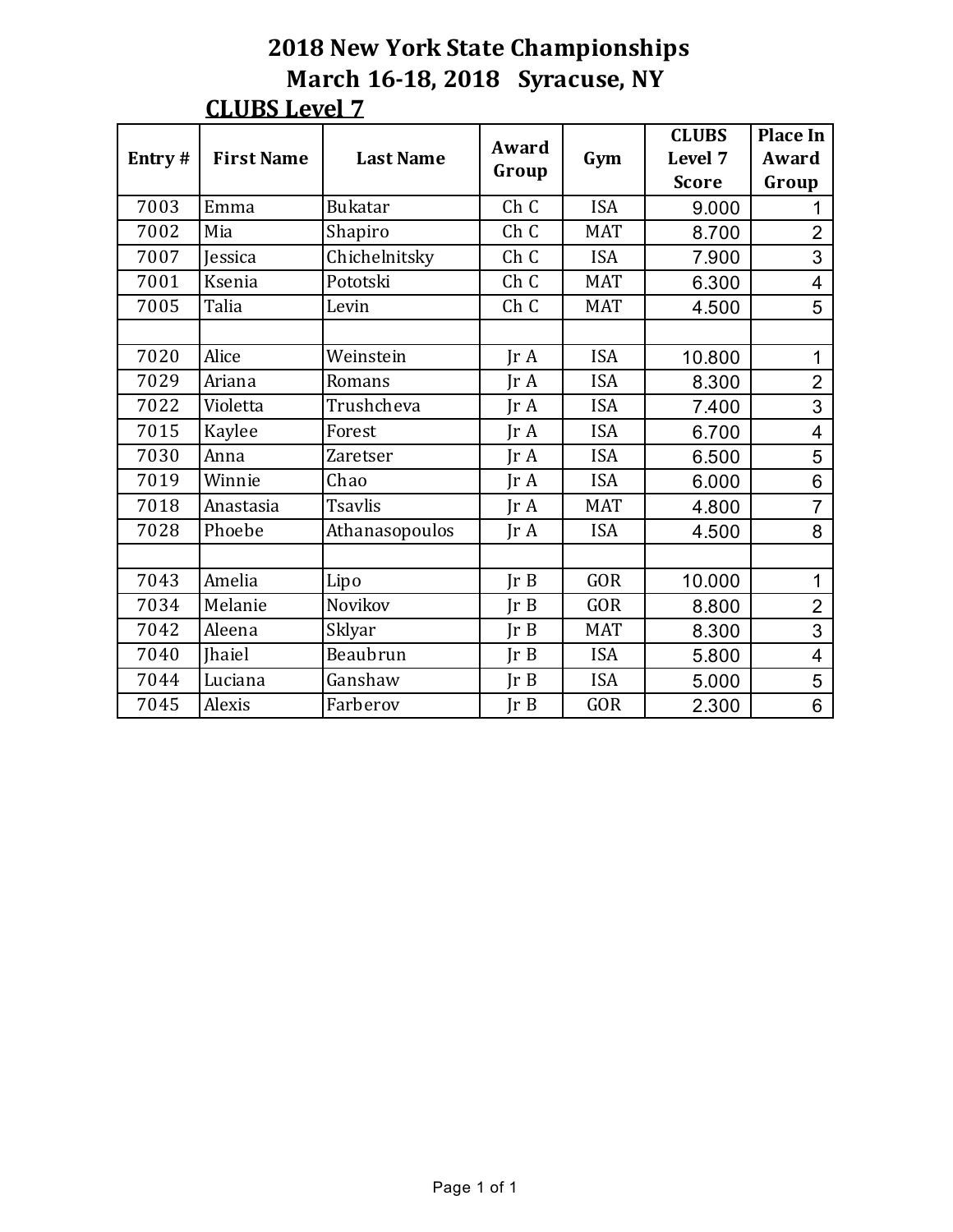| Entry# | <b>First Name</b> | <b>Last Name</b> | Award<br>Group               | Gym        | <b>Floor</b> | Hoop   | <b>Ball</b> | <b>Clubs</b> | <b>All Around</b><br><b>Score</b> | Place in<br>Award<br>Group |
|--------|-------------------|------------------|------------------------------|------------|--------------|--------|-------------|--------------|-----------------------------------|----------------------------|
| 7003   | Emma              | Bukatar          | Ch C                         | <b>ISA</b> | 10.900       | 8.800  | 11.100      | 9.000        | 39.800                            |                            |
| 7001   | Ksenia            | Pototski         | Ch C                         | <b>MAT</b> | 12.000       | 9.400  | 9.900       | 6.300        | 37.600                            | $\overline{2}$             |
| 7002   | Mia               | Shapiro          | Ch C                         | <b>MAT</b> | 10.500       | 8.200  | 9.100       | 8.700        | 36.500                            | $\mathfrak{S}$             |
| 7007   | Jessica           | Chichelnitsky    | Ch C                         | ISA        | 9.000        | 4.500  | 7.600       | 7.900        | 29.000                            | $\overline{4}$             |
| 7005   | Talia             | Levin            | Ch C                         | MAT        | 7.000        | 3.700  | 4.600       | 4.500        | 19.800                            | 5                          |
|        |                   |                  |                              |            |              |        |             |              |                                   |                            |
| 7015   | Kaylee            | Forest           | Jr A                         | <b>ISA</b> | 11.600       | 9.600  | 10.100      | 6.700        | 38.000                            | 1                          |
| 7029   | Ariana            | Romans           | Jr A                         | <b>ISA</b> | 10.800       | 7.500  | 8.100       | 8.300        | 34.700                            | $\overline{2}$             |
| 7020   | Alice             | Weinstein        | Jr A                         | <b>ISA</b> | 8.800        | 8.500  | 5.900       | 10.800       | 34.000                            | 3                          |
| 7022   | Violetta          | Trushcheva       | Jr A                         | <b>ISA</b> | 8.300        | 5.800  | 8.200       | 7.400        | 29.700                            | $\overline{4}$             |
| 7019   | Winnie            | Chao             | Jr A                         | <b>ISA</b> | 8.700        | 7.600  | 4.800       | 6.000        | 27.100                            | 5                          |
| 7030   | Anna              | Zaretser         | Jr A                         | <b>ISA</b> | 8.100        | 5.700  | 3.400       | 6.500        | 23.700                            | $6\,$                      |
| 7028   | Phoebe            | Athanasopoulos   | Jr A                         | <b>ISA</b> | 7.500        | 5.500  | 5.400       | 4.500        | 22.900                            | $\overline{7}$             |
| 7018   | Anastasia         | Tsavlis          | $\mathop{\rm Ir}\nolimits$ A | <b>MAT</b> | 6.900        | 3.100  | 5.800       | 4.800        | 20.600                            | 8                          |
|        |                   |                  |                              |            |              |        |             |              |                                   |                            |
| 7034   | Melanie           | Novikov          | Ir B                         | GOR        | 11.900       | 11.700 | 8.100       | 8.800        | 40.500                            | 1                          |
| 7042   | Aleena            | Sklyar           | Ir B                         | <b>MAT</b> | 9.700        | 7.600  | 9.000       | 8.300        | 34.600                            | $\overline{2}$             |
| 7043   | Amelia            | Lipo             | Ir B                         | GOR        | 9.400        | 9.400  | 5.200       | 10.000       | 34.000                            | $\mathfrak{S}$             |
| 7040   | <b>Jhaiel</b>     | Beaubrun         | Ir B                         | ISA        | 9.500        | 9.000  | 7.700       | 5.800        | 32.000                            | 4                          |
| 7045   | Alexis            | Farberov         | JrB                          | GOR        | 8.500        | 6.400  | 7.800       | 2.300        | 25.000                            | $\overline{5}$             |
| 7044   | Luciana           | Ganshaw          | Ir B                         | <b>ISA</b> | 6.900        | 6.500  | 1.000       | 5.000        | 19.400                            | 6                          |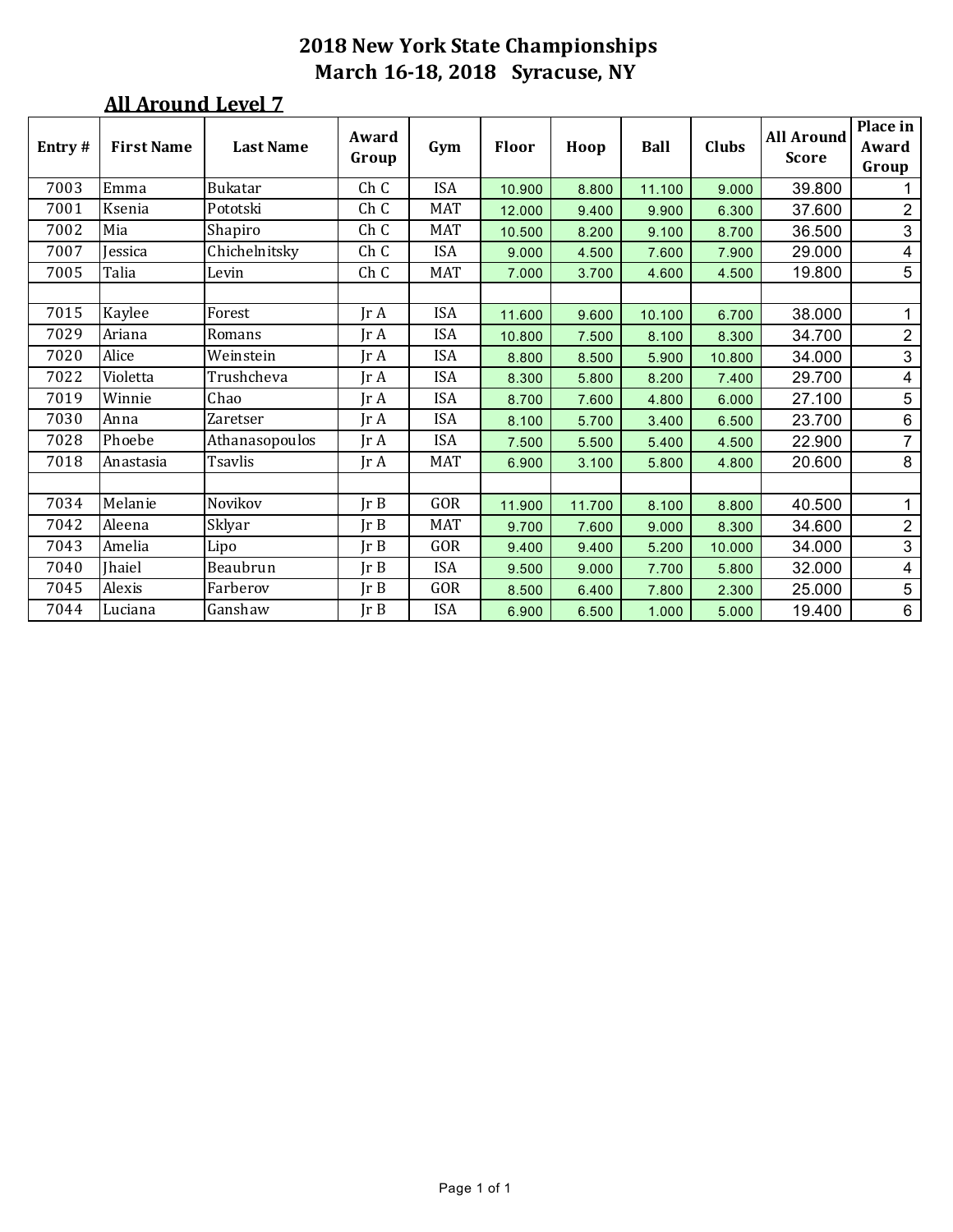| Entry# | <b>First Name</b> | <b>Last Name</b> | Award<br>Group  | Gym        | <b>FLOOR</b><br>Level 8 | Place in<br>Award |
|--------|-------------------|------------------|-----------------|------------|-------------------------|-------------------|
|        |                   |                  |                 |            | <b>Score</b>            | Group             |
| 8018   | Camiah            | Kuno             | JrA 2006        | <b>ISA</b> | 13.300                  |                   |
| 8021   | Mia               | <b>Bukatar</b>   | IrA 2006        | <b>ISA</b> | 10.800                  | $\overline{2}$    |
| 8012   | Ava               | Khlopin          | IrA 2006        | <b>ISA</b> | 10.700                  | 3                 |
| 8009   | Joanna            | Berkovich        | IrA 2006        | <b>MAT</b> | 9.600                   | 4                 |
| 8022   | Rebecca           | Korsunskiy       | IrA 2006        | <b>ISA</b> | 9.500                   | 5                 |
| 8014   | Nadia             | Zgrivets         | JrA 2006        | <b>DYN</b> | 9.400                   | 6                 |
| 8023   | Jacqueline        | Karlov           | <b>JrA 2006</b> | <b>ISA</b> | 9.000                   | $\overline{7}$    |
| 8019   | Julia             | Chernobelsky     | JrA 2006        | <b>ISA</b> | 6.700                   | 8                 |
|        |                   |                  |                 |            |                         |                   |
| 8005   | Alexandra         | Daryaeva         | JrA 2007        | <b>MAT</b> | 11.300                  | 1                 |
| 8007   | Ekaterina         | Belyakova        | JrA 2007        | <b>MAT</b> | 7.400                   | $\overline{2}$    |
|        |                   |                  |                 |            |                         |                   |
| 8036   | Maya              | Weinstein        | Ir B            | <b>ISA</b> | 11.200                  | 1                 |
| 8034   | Sophia            | Furer            | Ir B            | <b>ISA</b> | 10.900                  | $\overline{2}$    |
| 8030   | Allison           | Lucks            | Ir B            | <b>ISA</b> | 10.000                  | 3                 |
| 8027   | Alisa             | Vazgryna         | IrB             | <b>MAT</b> | 9.300                   | $\overline{4}$    |
| 8033   | Stephanie         | Pisarevskiy      | Ir B            | <b>MAT</b> | 8.700                   | 5                 |
| 8038   | Nicole            | Shevchukevych    | Ir B            | <b>ISA</b> | 8.600                   | 6                 |
| 8031   | Anastasiya        | Gavadza          | Ir B            | <b>DYN</b> | 7.900                   | $\overline{7}$    |
| 8029   | Diana             | Tumakaeva        | Ir B            | <b>ISA</b> | 7.300                   | 8                 |
| 8043   | Ekaterina         | Lebedeva         | Ir B            | <b>ROU</b> | 7.000                   | 9                 |
| 8024   | Victoria          | Kolotsi          | Ir B            | <b>ISA</b> | 6.300                   | 10                |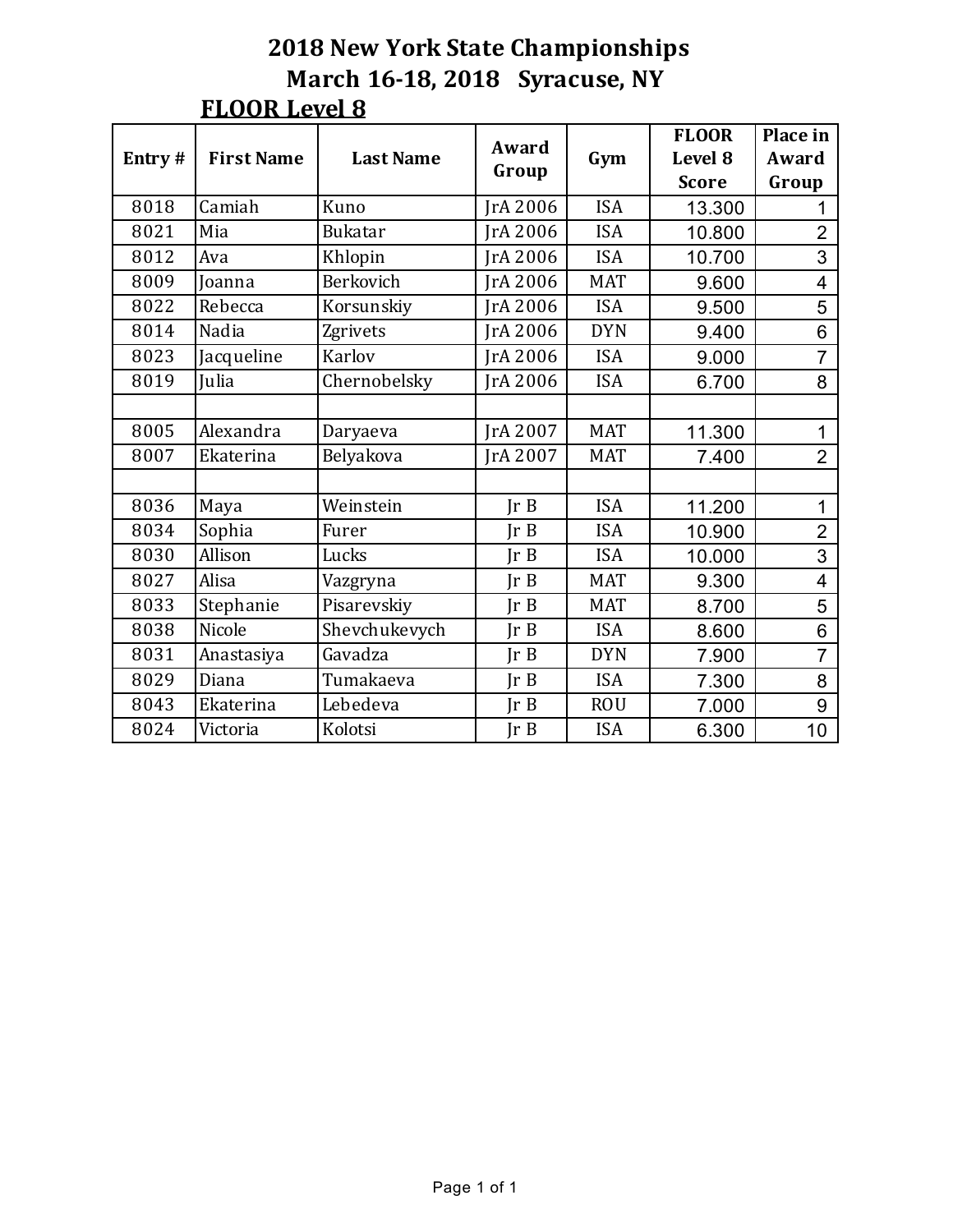| Entry# | <b>First Name</b> | <b>Last Name</b> | Award<br>Group  | Gym        | <b>ROPE Level</b><br>8 Score | Place in<br>Award<br>Group |
|--------|-------------------|------------------|-----------------|------------|------------------------------|----------------------------|
| 8018   | Camiah            | Kuno             | <b>IrA 2006</b> | <b>ISA</b> | 12.200                       |                            |
| 8023   | Jacqueline        | Karlov           | JrA 2006        | <b>ISA</b> | 10.400                       | $\overline{2}$             |
| 8021   | Mia               | <b>Bukatar</b>   | <b>IrA 2006</b> | <b>ISA</b> | 10.300                       | 3                          |
| 8022   | Rebecca           | Korsunskiy       | JrA 2006        | <b>ISA</b> | 8.900                        | $\overline{\mathbf{4}}$    |
| 8014   | Nadia             | Zgrivets         | JrA 2006        | <b>DYN</b> | 7.600                        | 5                          |
| 8012   | Ava               | Khlopin          | JrA 2006        | <b>ISA</b> | 7.400                        | 6                          |
| 8019   | Julia             | Chernobelsky     | JrA 2006        | <b>ISA</b> | 6.500                        | $\overline{7}$             |
| 8009   | Joanna            | Berkovich        | <b>JrA 2006</b> | <b>MAT</b> | 6.350                        | 8                          |
|        |                   |                  |                 |            |                              |                            |
| 8005   | Alexandra         | Daryaeva         | <b>IrA 2007</b> | <b>MAT</b> | 10.700                       | 1                          |
| 8007   | Ekaterina         | Belyakova        | IrA 2007        | <b>MAT</b> | 7.300                        | $\overline{2}$             |
|        |                   |                  |                 |            |                              |                            |
| 8034   | Sophia            | Furer            | JrB             | <b>ISA</b> | 11.800                       | 1                          |
| 8036   | Maya              | Weinstein        | Ir B            | <b>ISA</b> | 11.200                       | $\overline{2}$             |
| 8033   | Stephanie         | Pisarevskiy      | IrB             | <b>MAT</b> | 9.700                        | 3                          |
| 8038   | Nicole            | Shevchukevych    | Ir B            | <b>ISA</b> | 9.200                        | $\overline{4}$             |
| 8043   | Ekaterina         | Lebedeva         | Ir B            | <b>ROU</b> | 8.200                        | 5                          |
| 8024   | Victoria          | Kolotsi          | Ir B            | <b>ISA</b> | 8.100                        | 6                          |
| 8030   | Allison           | Lucks            | Ir B            | <b>ISA</b> | 8.000                        | $\overline{7}$             |
| 8031   | Anastasiya        | Gavadza          | Ir B            | <b>DYN</b> | 7.700                        | 8                          |
| 8027   | Alisa             | Vazgryna         | Ir B            | <b>MAT</b> | 7.400                        | 9                          |
| 8029   | Diana             | Tumakaeva        | Ir B            | <b>ISA</b> | 4.300                        | 10 <sub>1</sub>            |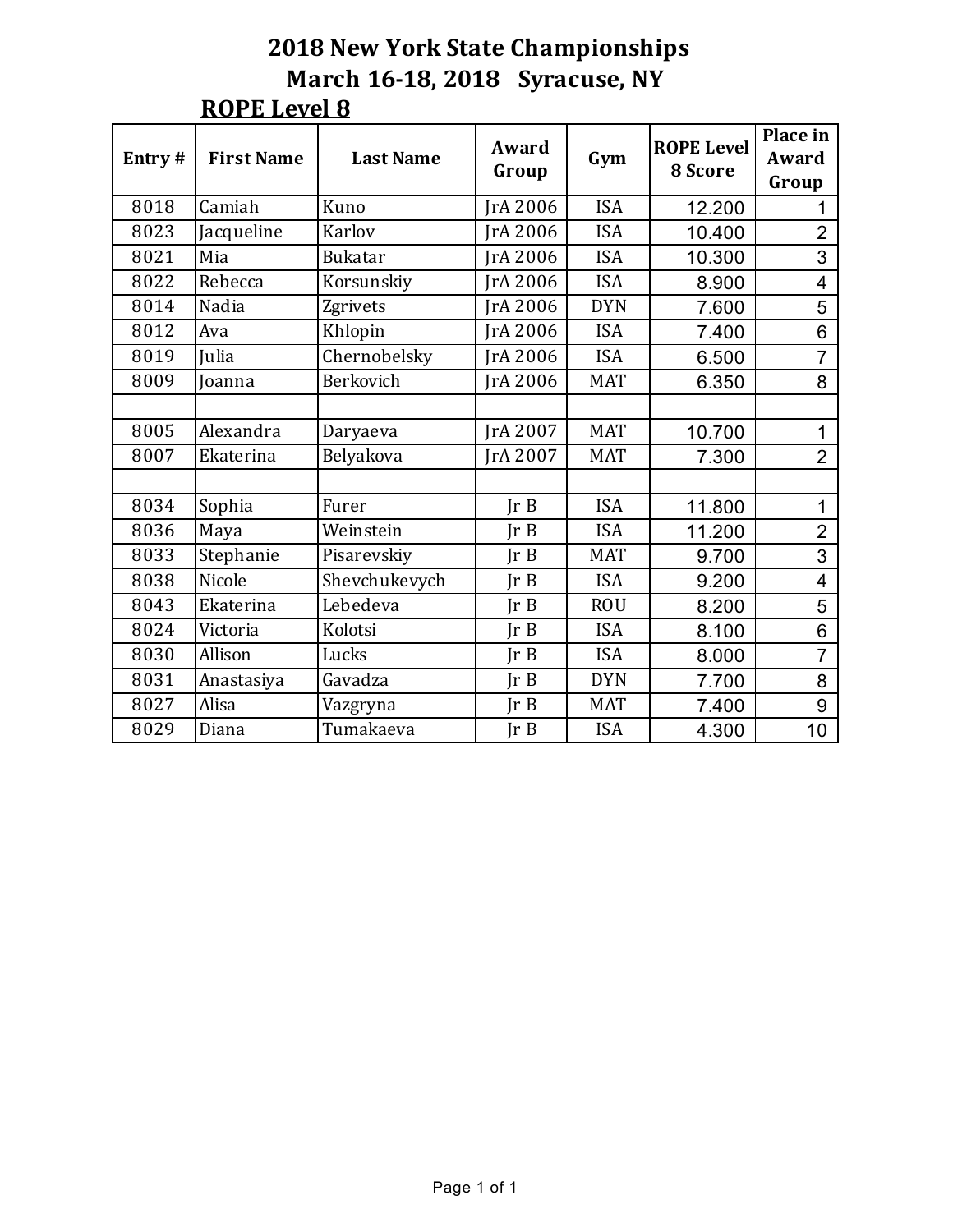| Entry# | <b>First Name</b> | <b>Last Name</b> | Award<br>Group  | Gym        | <b>BALL Level</b><br>8 Score | Place in<br>Award<br>Group |
|--------|-------------------|------------------|-----------------|------------|------------------------------|----------------------------|
| 8023   | Jacqueline        | Karlov           | JrA 2006        | <b>ISA</b> | 10.900                       |                            |
| 8018   | Camiah            | Kuno             | JrA 2006        | <b>ISA</b> | 10.300                       | $\overline{2}$             |
| 8009   | Joanna            | Berkovich        | <b>JrA 2006</b> | <b>MAT</b> | 9.300                        | 3                          |
| 8012   | Ava               | Khlopin          | JrA 2006        | <b>ISA</b> | 8.700                        | $\overline{\mathbf{4}}$    |
| 8021   | Mia               | <b>Bukatar</b>   | JrA 2006        | <b>ISA</b> | 8.400                        | 5                          |
| 8014   | Nadia             | Zgrivets         | IrA 2006        | <b>DYN</b> | 8.100                        | 6                          |
| 8019   | Julia             | Chernobelsky     | JrA 2006        | <b>ISA</b> | 6.300                        | $\overline{7}$             |
| 8022   | Rebecca           | Korsunskiy       | IrA 2006        | <b>ISA</b> | 6.000                        | 8                          |
|        |                   |                  |                 |            |                              |                            |
| 8005   | Alexandra         | Daryaeva         | <b>IrA 2007</b> | <b>MAT</b> | 10.500                       | $\mathbf{1}$               |
| 8007   | Ekaterina         | Belyakova        | JrA 2007        | <b>MAT</b> | 5.700                        | $\overline{2}$             |
|        |                   |                  |                 |            |                              |                            |
| 8034   | Sophia            | Furer            | JrB             | <b>ISA</b> | 9.600                        | $\mathbf{1}$               |
| 8030   | Allison           | Lucks            | Ir B            | <b>ISA</b> | 9.500                        | $\overline{2}$             |
| 8036   | Maya              | Weinstein        | Ir B            | <b>ISA</b> | 9.200                        | 3                          |
| 8027   | Alisa             | Vazgryna         | JrB             | <b>MAT</b> | 7.800                        | $\overline{4}$             |
| 8038   | Nicole            | Shevchukevych    | Ir B            | <b>ISA</b> | 6.500                        | 5                          |
| 8033   | Stephanie         | Pisarevskiy      | Ir B            | <b>MAT</b> | 6.400                        | 6                          |
| 8024   | Victoria          | Kolotsi          | Ir B            | <b>ISA</b> | 6.300                        | $\overline{7}$             |
| 8043   | Ekaterina         | Lebedeva         | Ir B            | <b>ROU</b> | 6.300                        | $\overline{7}$             |
| 8029   | Diana             | Tumakaeva        | Ir B            | <b>ISA</b> | 4.100                        | 9                          |
| 8031   | Anastasiya        | Gavadza          | Ir B            | <b>DYN</b> | 1.200                        | 10                         |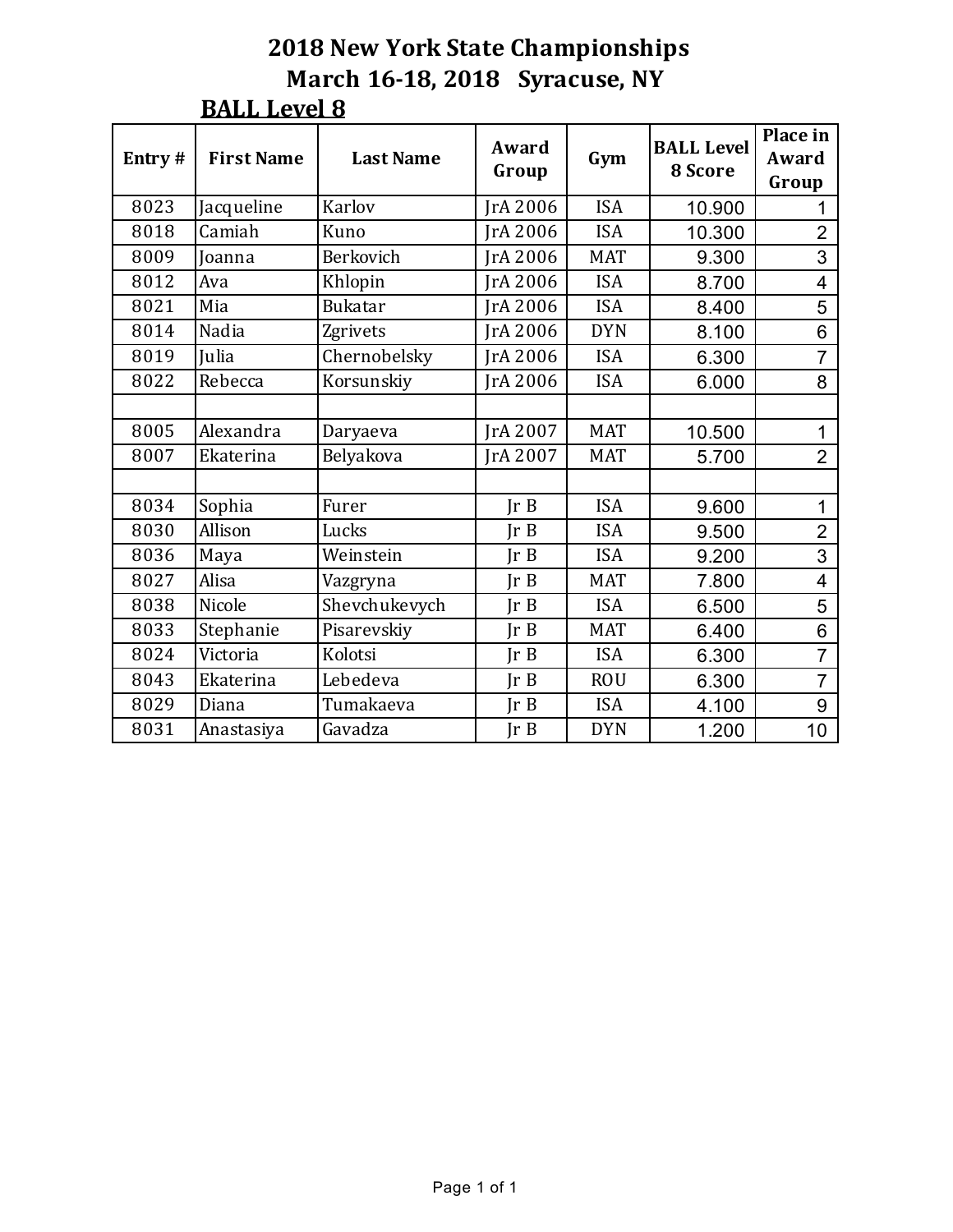| Entry# | <b>First Name</b> | <b>Last Name</b> | Award           | Gym        | <b>RIBBON</b><br>Level 8 | Place in<br>Award |
|--------|-------------------|------------------|-----------------|------------|--------------------------|-------------------|
|        |                   |                  | Group           |            | <b>Score</b>             | Group             |
| 8018   | Camiah            | Kuno             | JrA 2006        | <b>ISA</b> | 11.450                   |                   |
| 8021   | Mia               | <b>Bukatar</b>   | IrA 2006        | <b>ISA</b> | 9.500                    | $\overline{2}$    |
| 8012   | Ava               | Khlopin          | JrA 2006        | <b>ISA</b> | 8.800                    | 3                 |
| 8022   | Rebecca           | Korsunskiy       | JrA 2006        | <b>ISA</b> | 8.400                    | 4                 |
| 8023   | Jacqueline        | Karlov           | JrA 2006        | <b>ISA</b> | 8.400                    | 4                 |
| 8014   | Nadia             | Zgrivets         | JrA 2006        | <b>DYN</b> | 7.200                    | 6                 |
| 8009   | Joanna            | Berkovich        | <b>JrA 2006</b> | <b>MAT</b> | 5.300                    | $\overline{7}$    |
| 8019   | Julia             | Chernobelsky     | JrA 2006        | <b>ISA</b> | 3.900                    | 8                 |
|        |                   |                  |                 |            |                          |                   |
| 8007   | Ekaterina         | Belyakova        | JrA 2007        | <b>MAT</b> | 7.500                    | $\mathbf{1}$      |
| 8005   | Alexandra         | Daryaeva         | IrA 2007        | <b>MAT</b> | 6.100                    | $\overline{2}$    |
|        |                   |                  |                 |            |                          |                   |
| 8036   | Maya              | Weinstein        | Ir B            | <b>ISA</b> | 10.200                   | 1                 |
| 8034   | Sophia            | Furer            | Ir B            | <b>ISA</b> | 10.000                   | $\overline{2}$    |
| 8038   | Nicole            | Shevchukevych    | Ir B            | <b>ISA</b> | 8.000                    | 3                 |
| 8033   | Stephanie         | Pisarevskiy      | Ir B            | <b>MAT</b> | 7.700                    | $\overline{4}$    |
| 8030   | Allison           | Lucks            | Ir B            | <b>ISA</b> | 7.600                    | 5                 |
| 8027   | Alisa             | Vazgryna         | Ir B            | <b>MAT</b> | 5.700                    | 6                 |
| 8031   | Anastasiya        | Gavadza          | Ir B            | <b>DYN</b> | 4.500                    | $\overline{7}$    |
| 8024   | Victoria          | Kolotsi          | Ir B            | <b>ISA</b> | 4.000                    | 8                 |
| 8029   | Diana             | Tumakaeva        | Ir B            | <b>ISA</b> | 2.950                    | 9                 |
| 8043   | Ekaterina         | Lebedeva         | Ir B            | <b>ROU</b> | 2.700                    | 10 <sup>°</sup>   |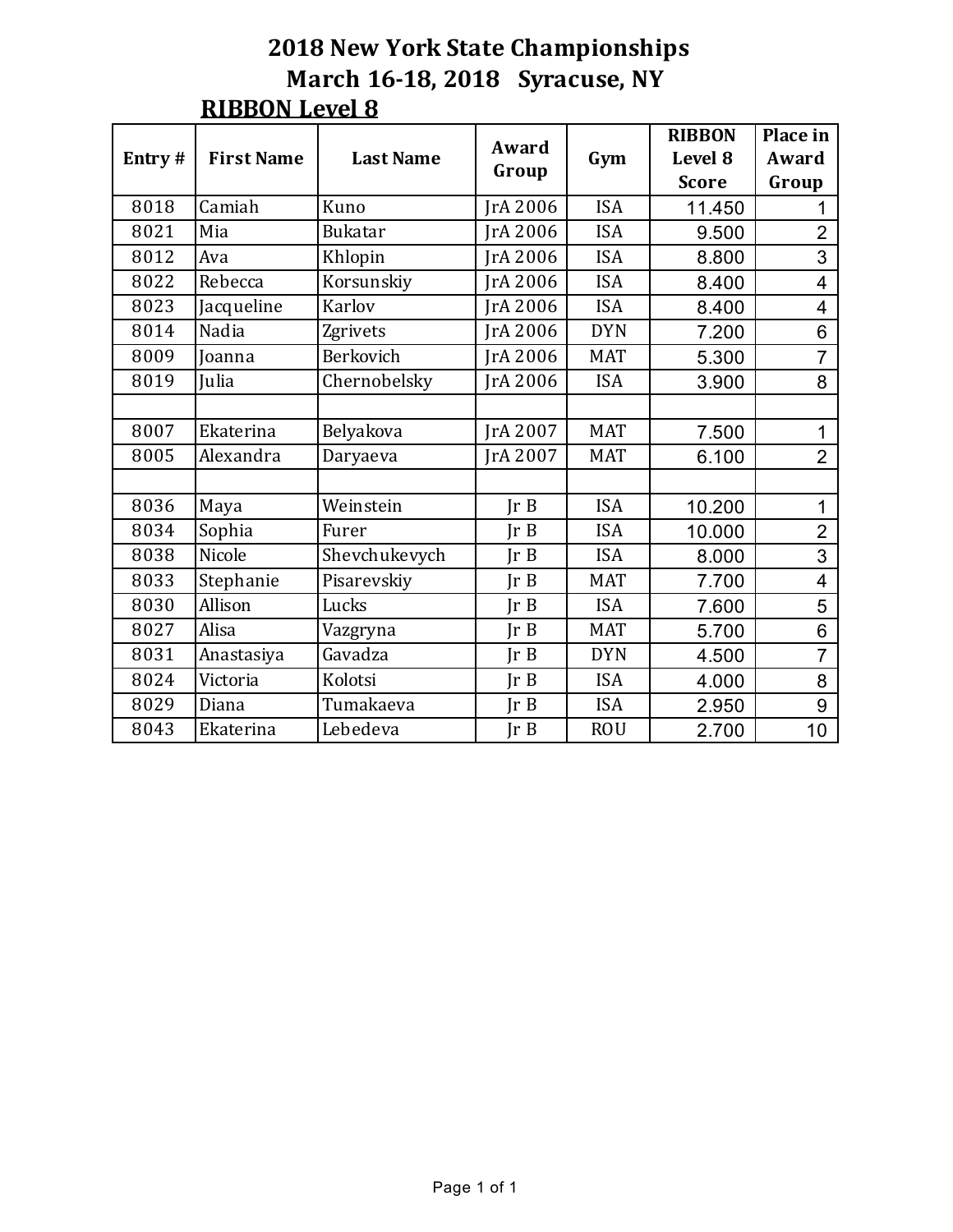| Entry# | <b>First Name</b> | <b>Last Name</b> | Award<br>Group  | Gym        | <b>Floor</b> | Rope   | <b>Ball</b> | Ribbon | <b>All Around</b><br><b>Score</b> | Place in<br>Award<br>Group |
|--------|-------------------|------------------|-----------------|------------|--------------|--------|-------------|--------|-----------------------------------|----------------------------|
| 8018   | Camiah            | Kuno             | JrA 2006        | ISA        | 13.300       | 12.200 | 10.300      | 11.450 | 47.250                            | 1                          |
| 8021   | Mia               | <b>Bukatar</b>   | <b>IrA 2006</b> | <b>ISA</b> | 10.800       | 10.300 | 8.400       | 9.500  | 39.000                            | $\overline{2}$             |
| 8023   | Jacqueline        | Karlov           | <b>IrA 2006</b> | <b>ISA</b> | 9.000        | 10.400 | 10.900      | 8.400  | 38.700                            | 3                          |
| 8012   | Ava               | Khlopin          | JrA 2006        | <b>ISA</b> | 10.700       | 7.400  | 8.700       | 8.800  | 35.600                            | $\overline{4}$             |
| 8022   | Rebecca           | Korsunskiy       | <b>IrA 2006</b> | <b>ISA</b> | 9.500        | 8.900  | 6.000       | 8.400  | 32.800                            | 5                          |
| 8014   | Nadia             | Zgrivets         | JrA 2006        | <b>DYN</b> | 9.400        | 7.600  | 8.100       | 7.200  | 32.300                            | $\,6\,$                    |
| 8009   | Joanna            | Berkovich        | JrA 2006        | <b>MAT</b> | 9.600        | 6.350  | 9.300       | 5.300  | 30.550                            | $\overline{7}$             |
| 8019   | Julia             | Chernobelsky     | <b>IrA 2006</b> | <b>ISA</b> | 6.700        | 6.500  | 6.300       | 3.900  | 23.400                            | 8                          |
|        |                   |                  |                 |            |              |        |             |        |                                   |                            |
| 8005   | Alexandra         | Daryaeva         | IrA 2007        | <b>MAT</b> | 11.300       | 10.700 | 10.500      | 6.100  | 38.600                            | $\mathbf{1}$               |
| 8007   | Ekaterina         | Belyakova        | IrA 2007        | <b>MAT</b> | 7.400        | 7.300  | 5.700       | 7.500  | 27.900                            | $\overline{2}$             |
|        |                   |                  |                 |            |              |        |             |        |                                   |                            |
| 8034   | Sophia            | Furer            | $\text{lr } B$  | <b>ISA</b> | 10.900       | 11.800 | 9.600       | 10.000 | 42.300                            | 1                          |
| 8036   | Maya              | Weinstein        | $\ln B$         | <b>ISA</b> | 11.200       | 11.200 | 9.200       | 10.200 | 41.800                            | $\overline{2}$             |
| 8030   | Allison           | Lucks            | JrB             | <b>ISA</b> | 10.000       | 8.000  | 9.500       | 7.600  | 35.100                            | $\mathfrak{S}$             |
| 8033   | Stephanie         | Pisarevskiy      | JrB             | <b>MAT</b> | 8.700        | 9.700  | 6.400       | 7.700  | 32.500                            | $\overline{4}$             |
| 8038   | Nicole            | Shevchukevych    | JrB             | <b>ISA</b> | 8.600        | 9.200  | 6.500       | 8.000  | 32.300                            | 5                          |
| 8027   | Alisa             | Vazgryna         | Ir B            | <b>MAT</b> | 9.300        | 7.400  | 7.800       | 5.700  | 30.200                            | $6\phantom{a}$             |
| 8024   | Victoria          | Kolotsi          | $\ln B$         | <b>ISA</b> | 6.300        | 8.100  | 6.300       | 4.000  | 24.700                            | $\overline{7}$             |
| 8043   | Ekaterina         | Lebedeva         | JrB             | <b>ROU</b> | 7.000        | 8.200  | 6.300       | 2.700  | 24.200                            | 8                          |
| 8031   | Anastasiya        | Gavadza          | JrB             | <b>DYN</b> | 7.900        | 7.700  | 1.200       | 4.500  | 21.300                            | 9                          |
| 8029   | Diana             | Tumakaeva        | Ir B            | <b>ISA</b> | 7.300        | 4.300  | 4.100       | 2.950  | 18.650                            | 10 <sub>1</sub>            |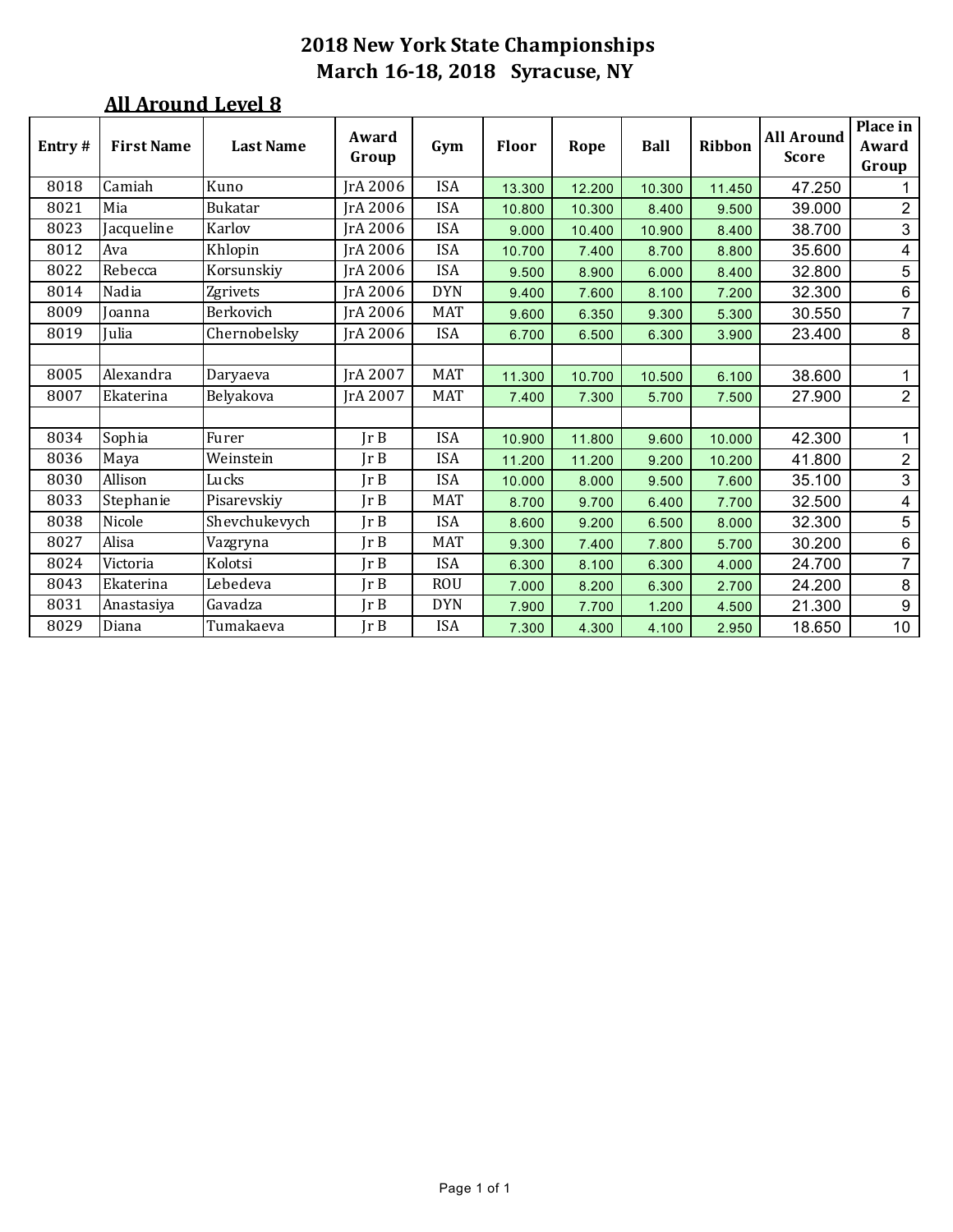| Entry# | <b>First Name</b> | <b>Last Name</b>  | Award        | Gym        | <b>HOOP</b><br>Level 9 | Place in<br>Award |
|--------|-------------------|-------------------|--------------|------------|------------------------|-------------------|
|        |                   |                   | Group        |            | <b>Score</b>           | Group             |
| 9011   | Renata            | Badalova          | Hope         | <b>MAT</b> | 10.700                 | 1                 |
| 9009   | Anastasiya        | Ziuz              | Hope         | <b>MAT</b> | 4.600                  | $\overline{2}$    |
|        |                   |                   |              |            |                        |                   |
| 9053   | Lisa              | Gerasimova        | $\mathbf{r}$ | <b>ISA</b> | 12.700                 | 1                 |
| 9026   | Emily             | Wilson            | $\mathbf{r}$ | <b>MAT</b> | 12.200                 | $\overline{2}$    |
| 9038   | Gabby             | Fuki              | $\mathbf{r}$ | <b>ISA</b> | 11.700                 | 3                 |
| 9060   | Amy               | Shneyderman       | $\mathbf{r}$ | <b>ISA</b> | 11.700                 | 3                 |
| 9054   | Claire            | Kuno              | Ir           | <b>ISA</b> | 11.300                 | 5                 |
| 9061   | Aileen            | Atkin             | Ir           | <b>MAT</b> | 11.100                 | 6                 |
| 9045   | Polina            | Mosharova         | $\mathbf{r}$ | <b>ISA</b> | 10.800                 | $\overline{7}$    |
| 9014   | <b>Jodie</b>      | Liang             | $\mathbf{r}$ | <b>ISA</b> | 10.100                 | 8                 |
| 9046   | Sanita            | Prymost           | Jr           | <b>MAT</b> | 9.100                  | 9                 |
| 9015   | Sophia            | Jiang             | Ir           | <b>ISA</b> | 9.000                  | 10                |
| 9043   | Anna              | <b>Struk</b>      | $\mathbf{r}$ | <b>GOR</b> | 8.000                  | 11                |
| 9030   | Camille           | Alexandra Maldona | $\mathbf{r}$ | <b>ROU</b> | 6.300                  | 12                |
| 9041   | Iris              | Huner             | Ir           | <b>GOR</b> | 6.100                  | 13                |
| 9051   | Svetlana          | Russell           | Jr           | <b>ISA</b> | 5.600                  | 14                |
| 9050   | Samantha          | Medvinsky         | $\mathbf{r}$ | <b>ISA</b> | 4.800                  | 15                |
| 9029   | Abigail           | <b>Brodsky</b>    | $\mathbf{r}$ | <b>ISA</b> | 4.600                  | 16                |
|        |                   |                   |              |            |                        |                   |
| 9070   | Nicole            | Yatskar           | Sr           | <b>ISA</b> | 11.700                 | $\mathbf{1}$      |
| 9076   | Galina            | Drozdova          | Sr           | <b>DYN</b> | 8.600                  | $\overline{2}$    |
| 9079   | Asca              | Akiyama           | Sr           | <b>ISA</b> | 8.000                  | 3                 |
| 9075   | Michelle          | Kosheluk          | Sr           | <b>GOR</b> | 7.200                  | $\overline{4}$    |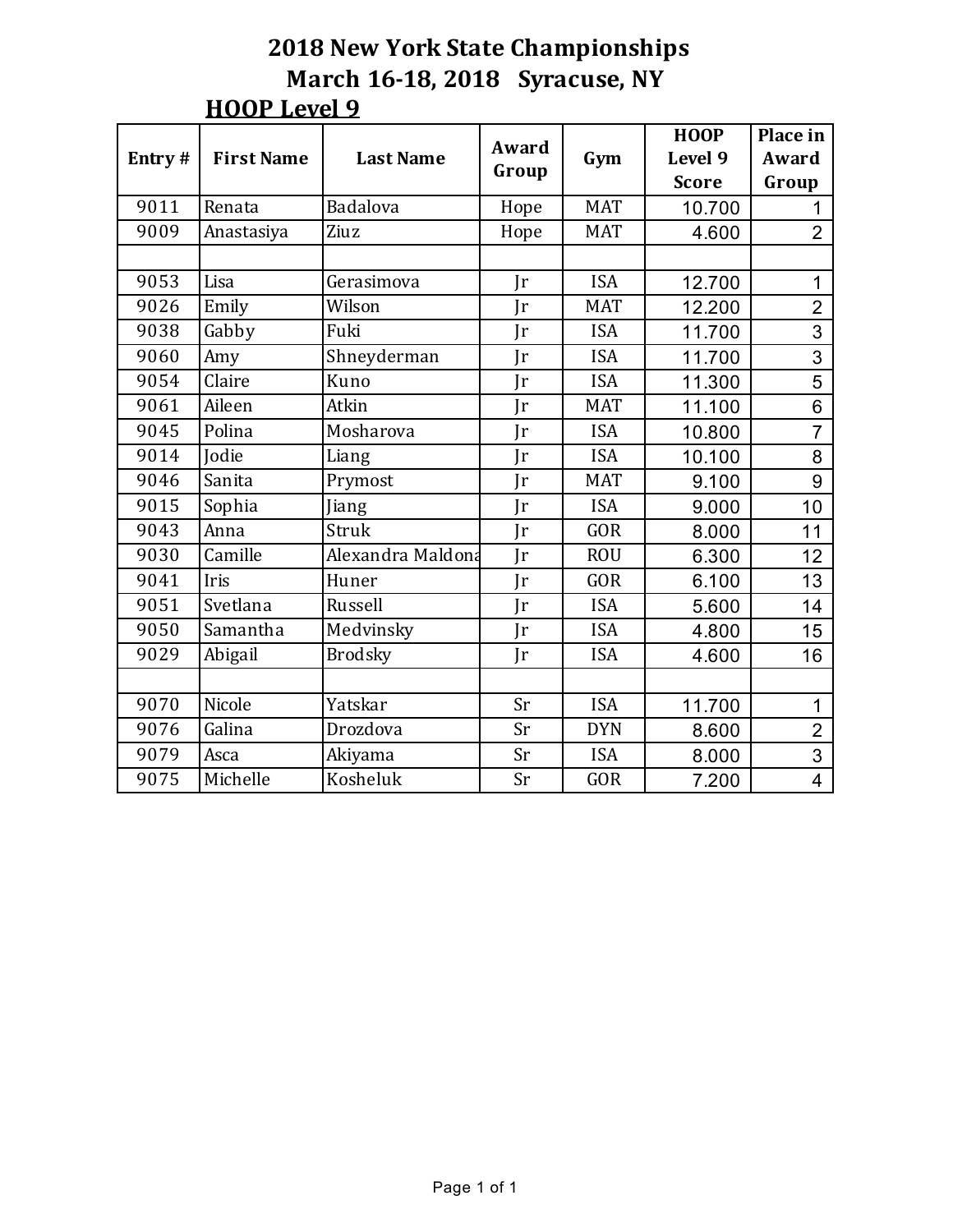| Entry# | <b>First Name</b> | <b>Last Name</b>  | Award<br>Group | Gym        | <b>BALL</b><br>Level 9 | Place in<br>Award |
|--------|-------------------|-------------------|----------------|------------|------------------------|-------------------|
|        |                   |                   |                |            | <b>Score</b>           | Group             |
| 9011   | Renata            | Badalova          | Hope           | <b>MAT</b> | 12.350                 | 1                 |
| 9009   | Anastasiya        | Ziuz              | Hope           | <b>MAT</b> | 5.400                  | $\overline{2}$    |
|        |                   |                   |                |            |                        |                   |
| 9026   | Emily             | Wilson            | $\mathbf{r}$   | <b>MAT</b> | 12.200                 | 1                 |
| 9061   | Aileen            | Atkin             | $\mathbf{r}$   | <b>MAT</b> | 12.100                 | $\overline{2}$    |
| 9054   | Claire            | Kuno              | $\mathbf{r}$   | <b>ISA</b> | 11.800                 | 3                 |
| 9046   | Sanita            | Prymost           | $\mathbf{r}$   | <b>MAT</b> | 11.200                 | $\overline{4}$    |
| 9043   | Anna              | Struk             | Ir             | <b>GOR</b> | 10.400                 | 5                 |
| 9038   | Gabby             | Fuki              | $\mathbf{r}$   | <b>ISA</b> | 10.200                 | 6                 |
| 9041   | Iris              | Huner             | $\mathbf{r}$   | <b>GOR</b> | 9.200                  | $\overline{7}$    |
| 9053   | Lisa              | Gerasimova        | Jr             | <b>ISA</b> | 9.000                  | 8                 |
| 9030   | Camille           | Alexandra Maldona | $\mathbf{r}$   | <b>ROU</b> | 8.900                  | 9                 |
| 9014   | Jodie             | Liang             | $\mathbf{r}$   | <b>ISA</b> | 8.600                  | 10                |
| 9051   | Svetlana          | Russell           | Jr             | <b>ISA</b> | 8.600                  | 10                |
| 9060   | Amy               | Shneyderman       | $\mathbf{r}$   | <b>ISA</b> | 8.200                  | 12                |
| 9015   | Sophia            | Jiang             | Ir             | <b>ISA</b> | 5.800                  | 13                |
| 9029   | Abigail           | <b>Brodsky</b>    | Ir             | <b>ISA</b> | 5.600                  | 14                |
| 9045   | Polina            | Mosharova         | $\mathbf{r}$   | <b>ISA</b> | 4.950                  | 15                |
| 9050   | Samantha          | Medvinsky         | Jr             | <b>ISA</b> | 4.800                  | 16                |
|        |                   |                   |                |            |                        |                   |
| 9070   | Nicole            | Yatskar           | Sr             | <b>ISA</b> | 11.000                 | $\mathbf 1$       |
| 9076   | Galina            | Drozdova          | Sr             | <b>DYN</b> | 7.700                  | $\overline{2}$    |
| 9075   | Michelle          | Kosheluk          | Sr             | GOR        | 5.700                  | 3                 |
| 9079   | Asca              | Akiyama           | Sr             | <b>ISA</b> | 4.000                  | 4                 |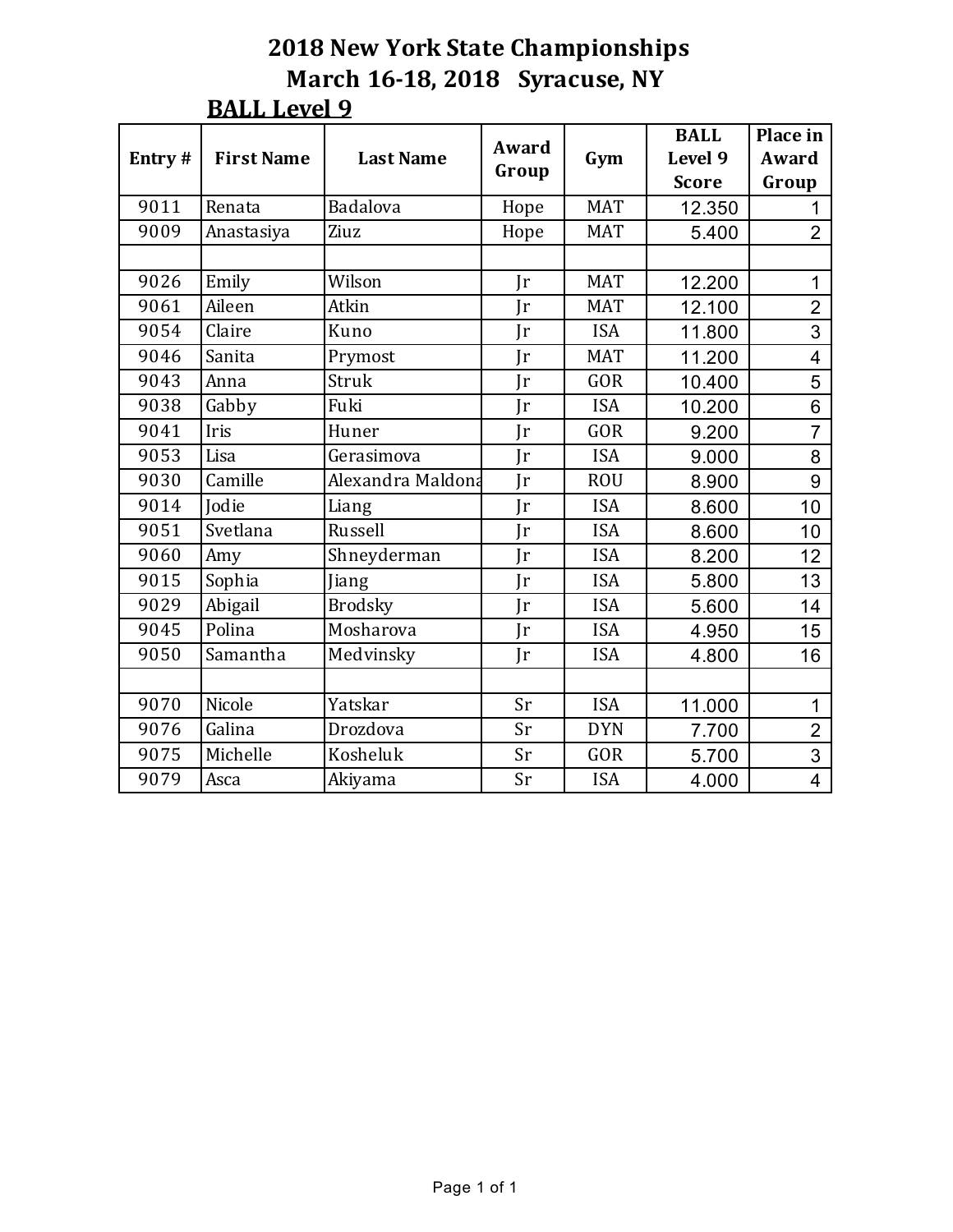| Entry# | <b>First Name</b> | <b>Last Name</b>  | Award<br>Group | Gym        | <b>CLUBS</b><br>Level 9 | Place in<br>Award |
|--------|-------------------|-------------------|----------------|------------|-------------------------|-------------------|
|        |                   |                   |                |            | <b>Score</b>            | Group             |
| 9011   | Renata            | Badalova          | Hope           | <b>MAT</b> | 8.100                   | 1                 |
| 9009   | Anastasiya        | Ziuz              | Hope           | <b>MAT</b> | 6.600                   | $\overline{2}$    |
|        |                   |                   |                |            |                         |                   |
| 9014   | Jodie             | Liang             | $\mathbf{r}$   | <b>ISA</b> | 12.700                  | 1                 |
| 9060   | Amy               | Shneyderman       | Ir             | <b>ISA</b> | 12.500                  | $\overline{2}$    |
| 9053   | Lisa              | Gerasimova        | $\mathbf{r}$   | <b>ISA</b> | 11.900                  | 3                 |
| 9015   | Sophia            | Jiang             | Ir             | <b>ISA</b> | 11.000                  | $\overline{4}$    |
| 9026   | Emily             | Wilson            | Ir             | <b>MAT</b> | 10.600                  | 5                 |
| 9038   | Gabby             | Fuki              | Ir             | <b>ISA</b> | 10.400                  | 6                 |
| 9054   | Claire            | Kuno              | Ir             | <b>ISA</b> | 9.300                   | $\overline{7}$    |
| 9051   | Svetlana          | Russell           | Jr             | <b>ISA</b> | 9.200                   | 8                 |
| 9045   | Polina            | Mosharova         | Jr             | <b>ISA</b> | 9.000                   | 9                 |
| 9061   | Aileen            | Atkin             | Ir             | <b>MAT</b> | 8.700                   | 10                |
| 9041   | Iris              | Huner             | Ir             | <b>GOR</b> | 7.800                   | 11                |
| 9046   | Sanita            | Prymost           | Ir             | <b>MAT</b> | 7.000                   | 12                |
| 9043   | Anna              | Struk             | Jr             | <b>GOR</b> | 6.000                   | 13                |
| 9030   | Camille           | Alexandra Maldona | Ir             | <b>ROU</b> | 5.700                   | 14                |
| 9029   | Abigail           | <b>Brodsky</b>    | $\mathbf{r}$   | <b>ISA</b> | 5.100                   | 15                |
| 9050   | Samantha          | Medvinsky         | $\mathbf{r}$   | <b>ISA</b> | 5.000                   | 16                |
|        |                   |                   |                |            |                         |                   |
| 9070   | Nicole            | Yatskar           | Sr             | <b>ISA</b> | 11.650                  | $\mathbf{1}$      |
| 9076   | Galina            | Drozdova          | Sr             | <b>DYN</b> | 10.600                  | $\overline{2}$    |
| 9079   | Asca              | Akiyama           | Sr             | <b>ISA</b> | 9.100                   | 3                 |
| 9075   | Michelle          | Kosheluk          | Sr             | <b>GOR</b> | 4.100                   | $\overline{4}$    |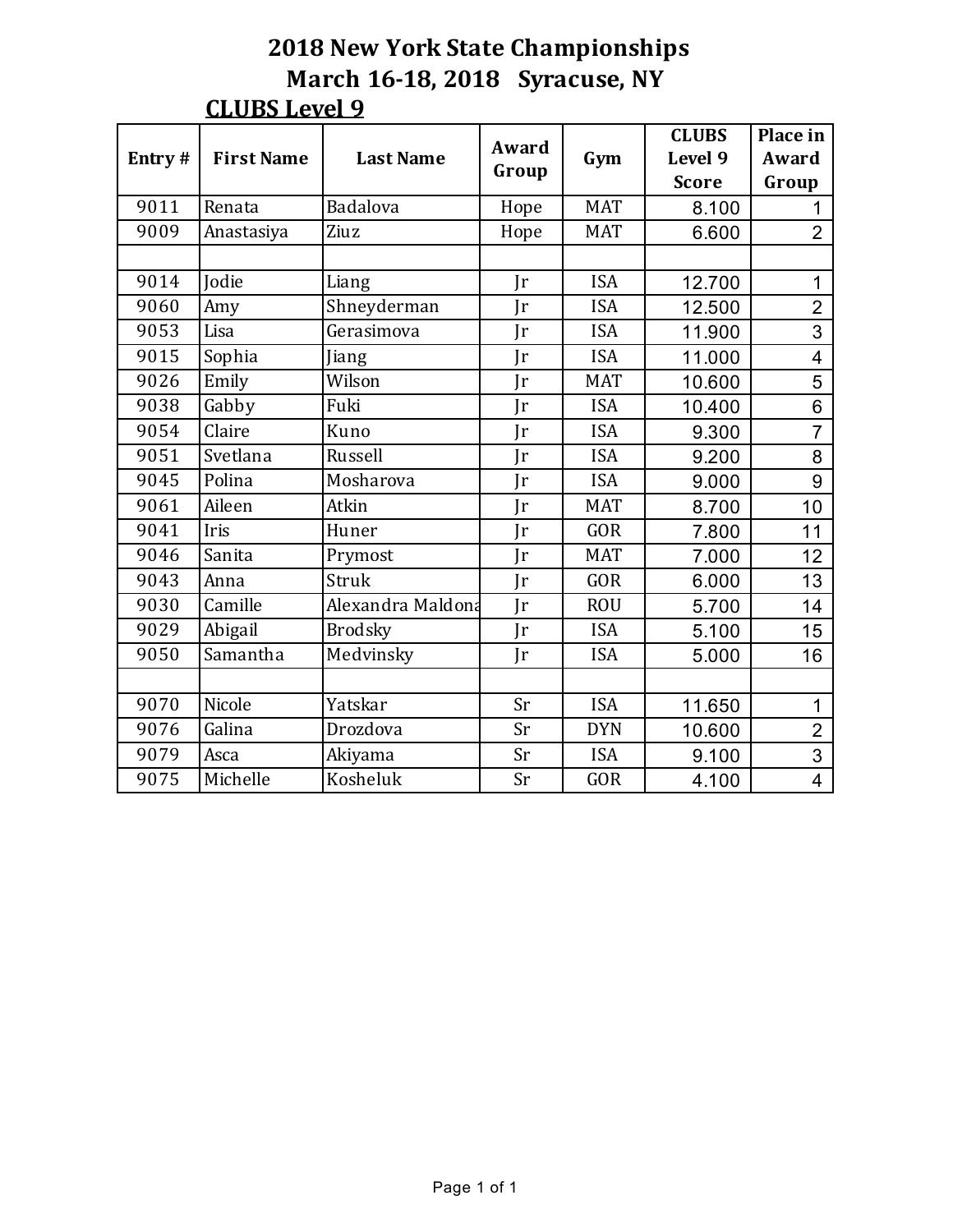|        |                                       |                   | Award        |            | <b>RIBBON</b> | Place in                 |
|--------|---------------------------------------|-------------------|--------------|------------|---------------|--------------------------|
| Entry# | <b>First Name</b><br><b>Last Name</b> |                   | Group        | Gym        | Level 9       | Award                    |
|        |                                       |                   |              |            | <b>Score</b>  | Group                    |
| 9011   | Renata                                | Badalova          | Hope         | <b>MAT</b> | 12.300        | 1                        |
| 9009   | Anastasiya                            | Ziuz              | Hope         | <b>MAT</b> | 6.600         | $\overline{2}$           |
|        |                                       |                   |              |            |               |                          |
| 9014   | Jodie                                 | Liang             | Jr           | <b>ISA</b> | 10.800        | $\mathbf{1}$             |
| 9038   | Gabby                                 | Fuki              | Ir           | <b>ISA</b> | 10.800        | $\mathbf{1}$             |
| 9061   | Aileen                                | Atkin             | Ir           | <b>MAT</b> | 9.900         | 3                        |
| 9060   | Amy                                   | Shneyderman       | Ir           | <b>ISA</b> | 9.800         | $\overline{4}$           |
| 9053   | Lisa                                  | Gerasimova        | Ir           | <b>ISA</b> | 9.400         | 5                        |
| 9054   | Claire                                | Kuno              | $\mathbf{r}$ | <b>ISA</b> | 9.000         | 6                        |
| 9026   | Emily                                 | Wilson            | Ir           | <b>MAT</b> | 8.800         | $\overline{7}$           |
| 9045   | Polina                                | Mosharova         | Ir           | <b>ISA</b> | 8.600         | 8                        |
| 9043   | Anna                                  | Struk             | Ir           | <b>GOR</b> | 8.500         | 9                        |
| 9030   | Camille                               | Alexandra Maldona | Ir           | <b>ROU</b> | 8.300         | 10                       |
| 9046   | Sanita                                | Prymost           | Ir           | <b>MAT</b> | 8.100         | 11                       |
| 9029   | Abigail                               | <b>Brodsky</b>    | Ir           | <b>ISA</b> | 7.600         | 12                       |
| 9041   | Iris                                  | Huner             | Jr           | <b>GOR</b> | 7.200         | 13                       |
| 9051   | Svetlana                              | Russell           | $\mathbf{r}$ | <b>ISA</b> | 7.200         | 13                       |
| 9015   | Sophia                                | Jiang             | Ir           | <b>ISA</b> | 6.800         | 15                       |
| 9050   | Samantha                              | Medvinsky         | $\mathbf{r}$ | <b>ISA</b> | 3.800         | 16                       |
|        |                                       |                   |              |            |               |                          |
| 9070   | Nicole                                | Yatskar           | Sr           | <b>ISA</b> | 10.000        | $\mathbf{1}$             |
| 9079   | Asca                                  | Akiyama           | Sr           | <b>ISA</b> | 8.650         | $\overline{2}$           |
| 9076   | Galina                                | Drozdova          | Sr           | <b>DYN</b> | 7.900         | 3                        |
| 9075   | Michelle                              | Kosheluk          | Sr           | GOR        | 5.900         | $\overline{\mathcal{A}}$ |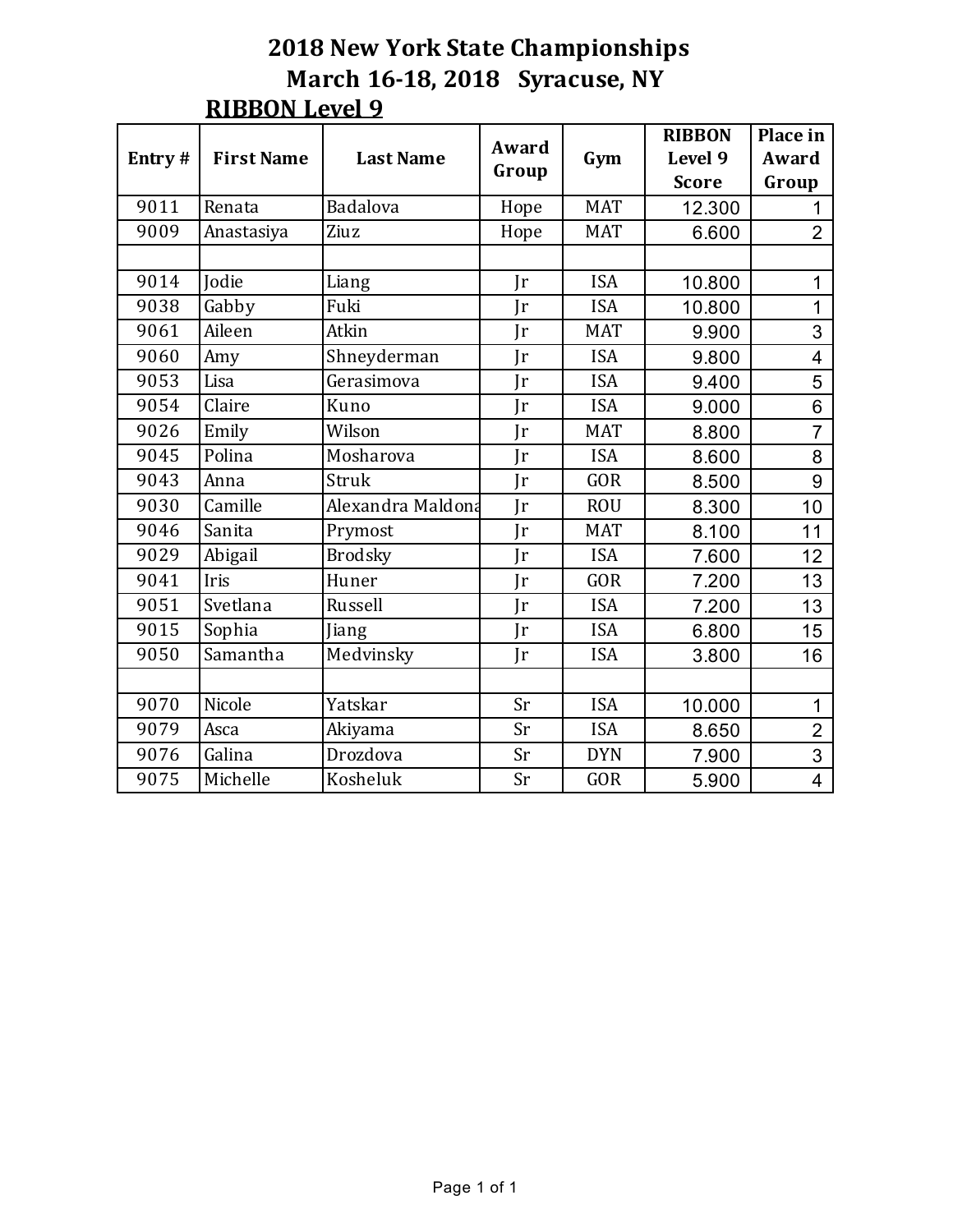| Entry# | <b>First Name</b> | <b>Last Name</b>  | Award<br>Group | Gym        | Hoop   | Ball   | <b>Clubs</b> | <b>Ribbon</b> | <b>All Around</b><br><b>Score</b> | Place in<br>Award<br>Group |
|--------|-------------------|-------------------|----------------|------------|--------|--------|--------------|---------------|-----------------------------------|----------------------------|
| 9011   | Renata            | Badalova          | Hope           | <b>MAT</b> | 10.700 | 12.350 | 8.100        | 12.300        | 43.450                            | $\mathbf{1}$               |
| 9009   | Anastasiya        | Ziuz              | Hope           | <b>MAT</b> | 4.600  | 5.400  | 6.600        | 6.600         | 23.200                            | $\overline{2}$             |
|        |                   |                   |                |            |        |        |              |               |                                   |                            |
| 9026   | Emily             | Wilson            | $\mathbf{r}$   | <b>MAT</b> | 12.200 | 12.200 | 10.600       | 8.800         | 43.800                            | 1                          |
| 9038   | Gabby             | Fuki              | $\mathbf{r}$   | <b>ISA</b> | 11.700 | 10.200 | 10.400       | 10.800        | 43.100                            | $\overline{2}$             |
| 9053   | Lisa              | Gerasimova        | Jr             | <b>ISA</b> | 12.700 | 9.000  | 11.900       | 9.400         | 43.000                            | $\mathbf{3}$               |
| 9014   | Jodie             | Liang             | Ir             | <b>ISA</b> | 10.100 | 8.600  | 12.700       | 10.800        | 42.200                            | $\overline{\mathbf{4}}$    |
| 9060   | Amy               | Shneyderman       | Jr             | <b>ISA</b> | 11.700 | 8.200  | 12.500       | 9.800         | 42.200                            | $\overline{5}$             |
| 9061   | Aileen            | Atkin             | Ir             | <b>MAT</b> | 11.100 | 12.100 | 8.700        | 9.900         | 41.800                            | $\,6\,$                    |
| 9054   | Claire            | Kuno              | Jr             | <b>ISA</b> | 11.300 | 11.800 | 9.300        | 9.000         | 41.400                            | $\overline{7}$             |
| 9046   | Sanita            | Prymost           | Jr             | <b>MAT</b> | 9.100  | 11.200 | 7.000        | 8.100         | 35.400                            | 8                          |
| 9045   | Polina            | Mosharova         | Jr             | <b>ISA</b> | 10.800 | 4.950  | 9.000        | 8.600         | 33.350                            | $\boldsymbol{9}$           |
| 9043   | Anna              | Struk             | Ir             | GOR        | 8.000  | 10.400 | 6.000        | 8.500         | 32.900                            | 10                         |
| 9015   | Sophia            | Jiang             | Jr             | <b>ISA</b> | 9.000  | 5.800  | 11.000       | 6.800         | 32.600                            | 11                         |
| 9051   | Svetlana          | Russell           | Jr             | <b>ISA</b> | 5.600  | 8.600  | 9.200        | 7.200         | 30.600                            | 12                         |
| 9041   | Iris              | Huner             | Jr             | GOR        | 6.100  | 9.200  | 7.800        | 7.200         | 30.300                            | 13                         |
| 9030   | Camille           | Alexandra Maldona | Ir             | <b>ROU</b> | 6.300  | 8.900  | 5.700        | 8.300         | 29.200                            | 14                         |
| 9029   | Abigail           | <b>Brodsky</b>    | Jr             | <b>ISA</b> | 4.600  | 5.600  | 5.100        | 7.600         | 22.900                            | 15                         |
| 9050   | Samantha          | Medvinsky         | Ir             | <b>ISA</b> | 4.800  | 4.800  | 5.000        | 3.800         | 18.400                            | 16                         |
|        |                   |                   |                |            |        |        |              |               |                                   |                            |
| 9070   | Nicole            | Yatskar           | Sr             | <b>ISA</b> | 11.700 | 11.000 | 11.650       | 10.000        | 44.350                            | 1                          |
| 9076   | Galina            | Drozdova          | Sr             | <b>DYN</b> | 8.600  | 7.700  | 10.600       | 7.900         | 34.800                            | $\overline{2}$             |
| 9079   | Asca              | Akiyama           | Sr             | <b>ISA</b> | 8.000  | 4.000  | 9.100        | 8.650         | 29.750                            | $\mathfrak{S}$             |
| 9075   | Michelle          | Kosheluk          | Sr             | GOR        | 7.200  | 5.700  | 4.100        | 5.900         | 22.900                            | $\overline{4}$             |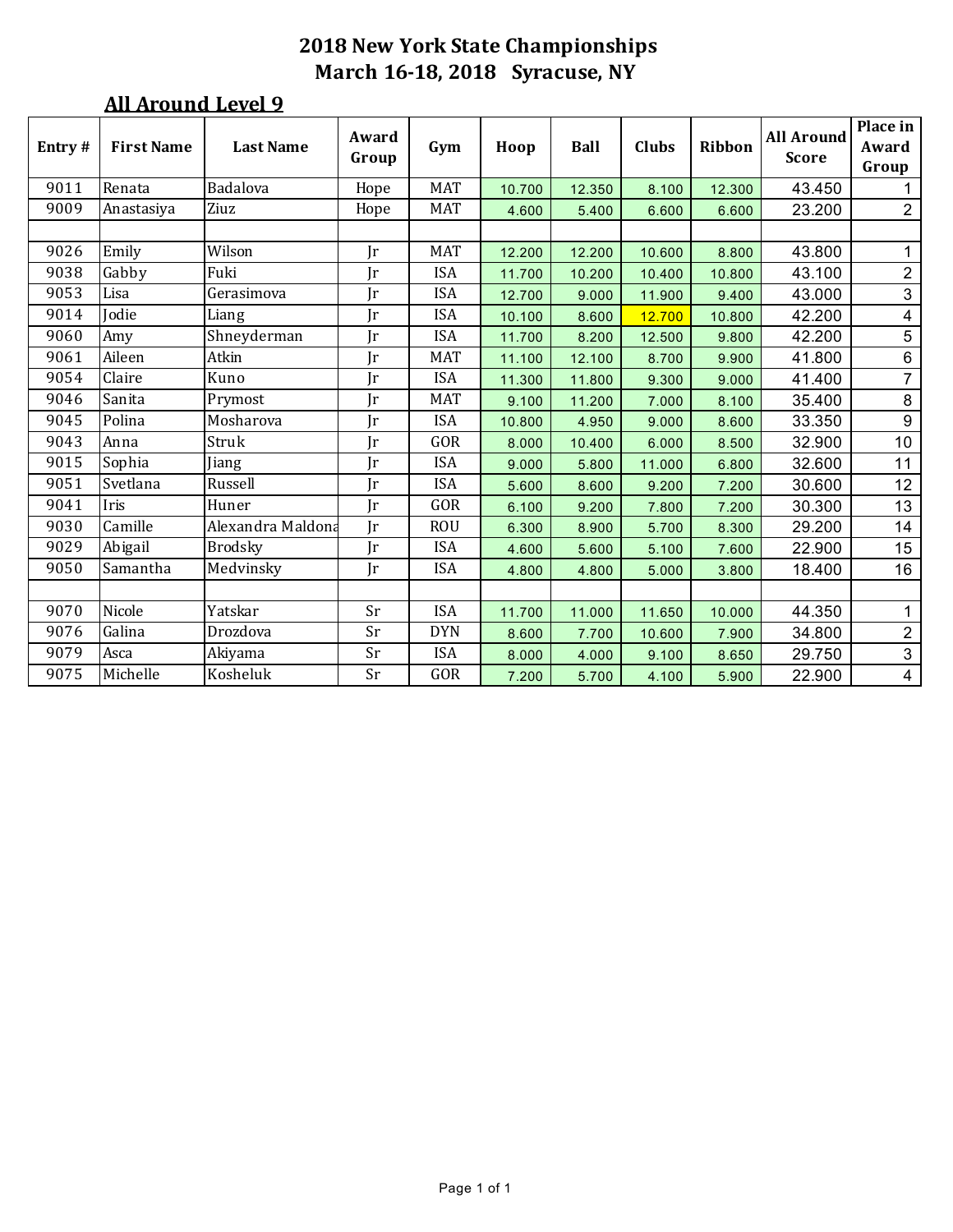| Entry $#$ | <b>First Name</b> | <b>Last Name</b> | Age<br>Group | Gym        | <b>HOOP</b><br>Level 10<br><b>Score</b> | <b>Place In</b><br>Award<br>Group |
|-----------|-------------------|------------------|--------------|------------|-----------------------------------------|-----------------------------------|
| 1011      | Julia             | Naishuler        | Jr           | <b>ISA</b> | 13.100                                  |                                   |
|           |                   |                  |              |            |                                         |                                   |
| 1017      | Taya              | Podvorchan       | Sr           | <b>ISA</b> | 11.400                                  |                                   |
| 1023      | Sherry            | iang             | <b>Sr</b>    | <b>ISA</b> | 7.900                                   |                                   |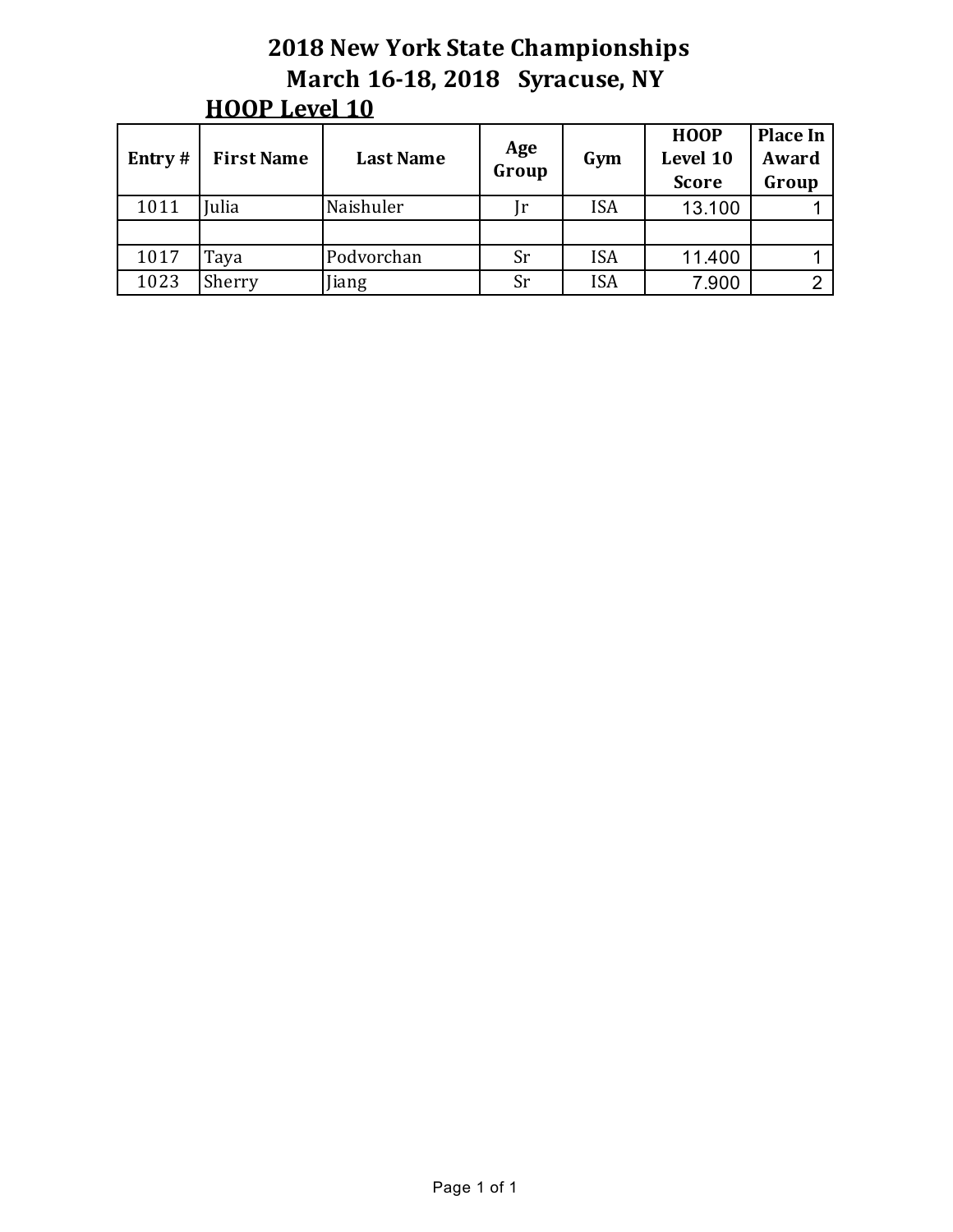| Entry $#$ | <b>First Name</b> | <b>Last Name</b> | Age<br>Group   | Gym        | <b>BALL Level</b><br>10 Score | <b>Place In</b><br>Award<br>Group |
|-----------|-------------------|------------------|----------------|------------|-------------------------------|-----------------------------------|
| 1011      | Julia             | Naishuler        | <sub>1</sub> r | <b>ISA</b> | 13.100                        |                                   |
|           |                   |                  |                |            |                               |                                   |
| 1017      | Taya              | Podvorchan       | Sr             | <b>ISA</b> | 13.000                        |                                   |
| 1023      | Sherry            | Jiang            | Sr             | <b>ISA</b> | 6.800                         |                                   |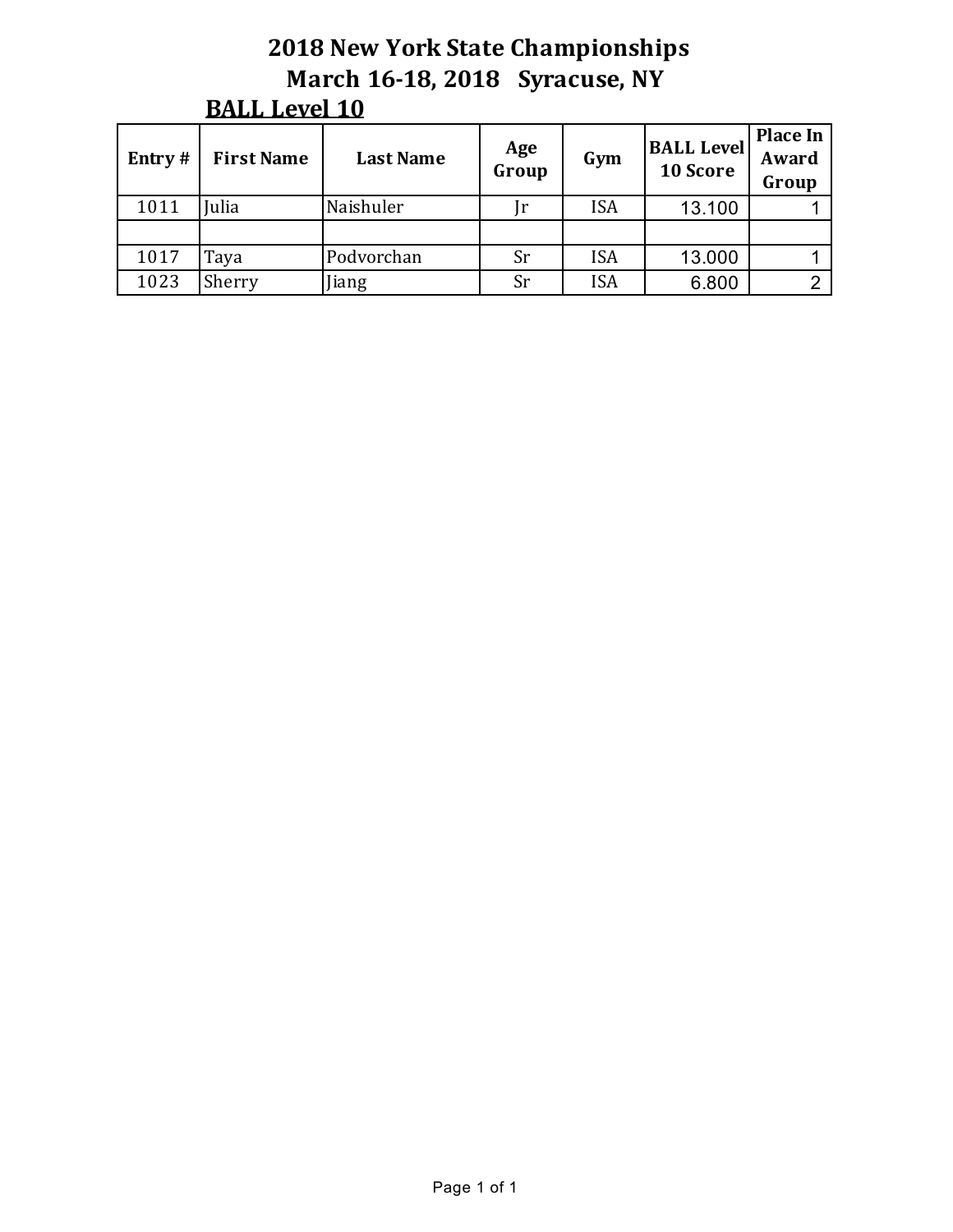| Entry# | <b>First Name</b> | <b>Last Name</b> | Age<br>Group | Gym        | <b>CLUBS</b><br>Level 10<br><b>Score</b> | <b>Place In</b><br>Award<br>Group |
|--------|-------------------|------------------|--------------|------------|------------------------------------------|-----------------------------------|
| 1011   | Julia             | Naishuler        | $\int$ r     | <b>ISA</b> | 14.000                                   |                                   |
|        |                   |                  |              |            |                                          |                                   |
| 1017   | Taya              | Podvorchan       | Sr           | <b>ISA</b> | 12.800                                   |                                   |
| 1023   | Sherry            | iang             | Sr           | <b>ISA</b> | 9.400                                    |                                   |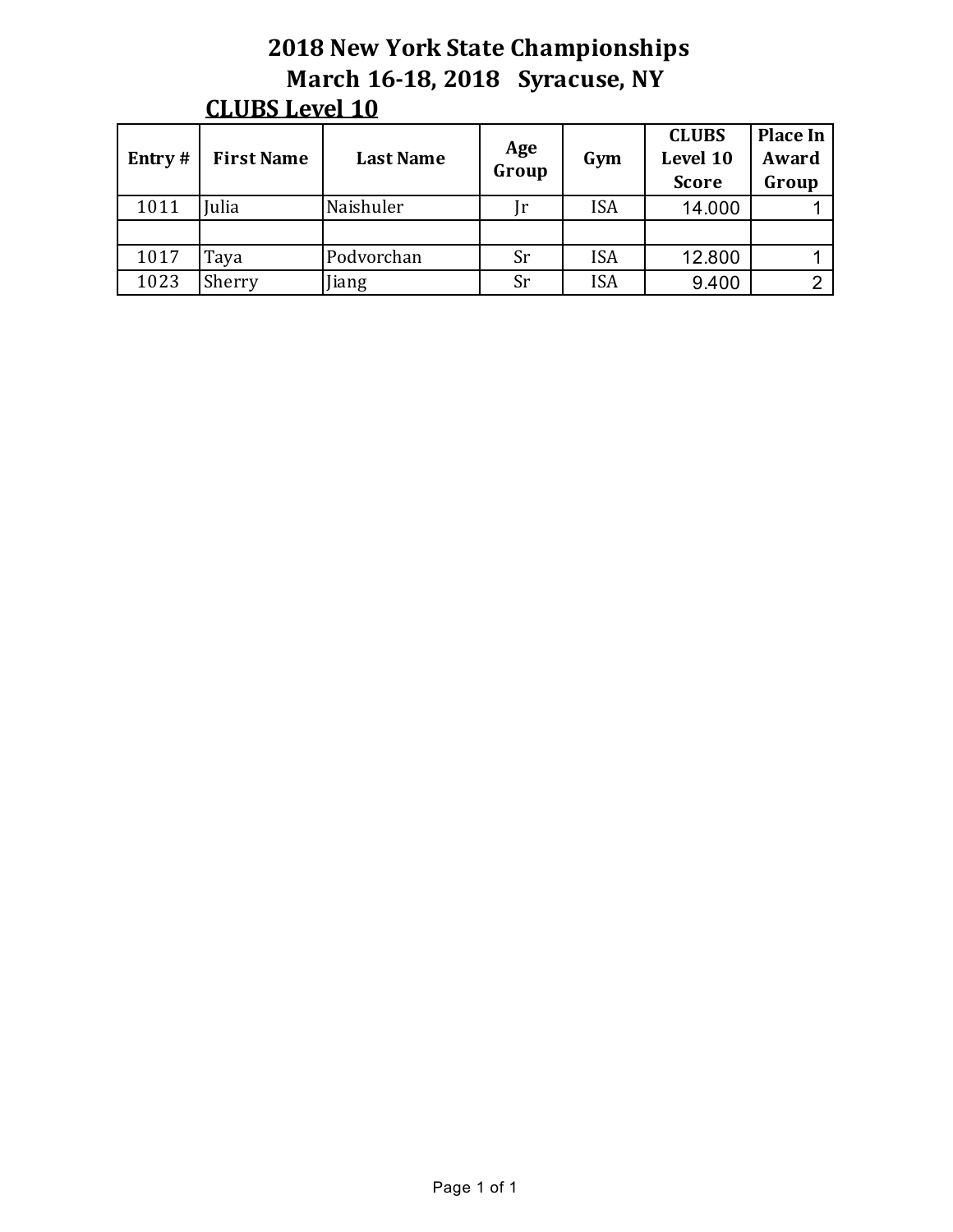| Entry# | <b>First Name</b> | <b>Last Name</b> | Age<br>Group | Gym        | <b>RIBBON</b><br>Level 10<br><b>Score</b> | Place in<br>Award<br>Group |
|--------|-------------------|------------------|--------------|------------|-------------------------------------------|----------------------------|
| 1011   | Julia             | Naishuler        | $\int$ r     | <b>ISA</b> | 10.800                                    |                            |
|        |                   |                  |              |            |                                           |                            |
| 1023   | Sherry            | iang             | Sr           | <b>ISA</b> | 9.800                                     |                            |
| 1017   | Taya              | Podvorchan       | Sr           | <b>ISA</b> | 8.300                                     |                            |